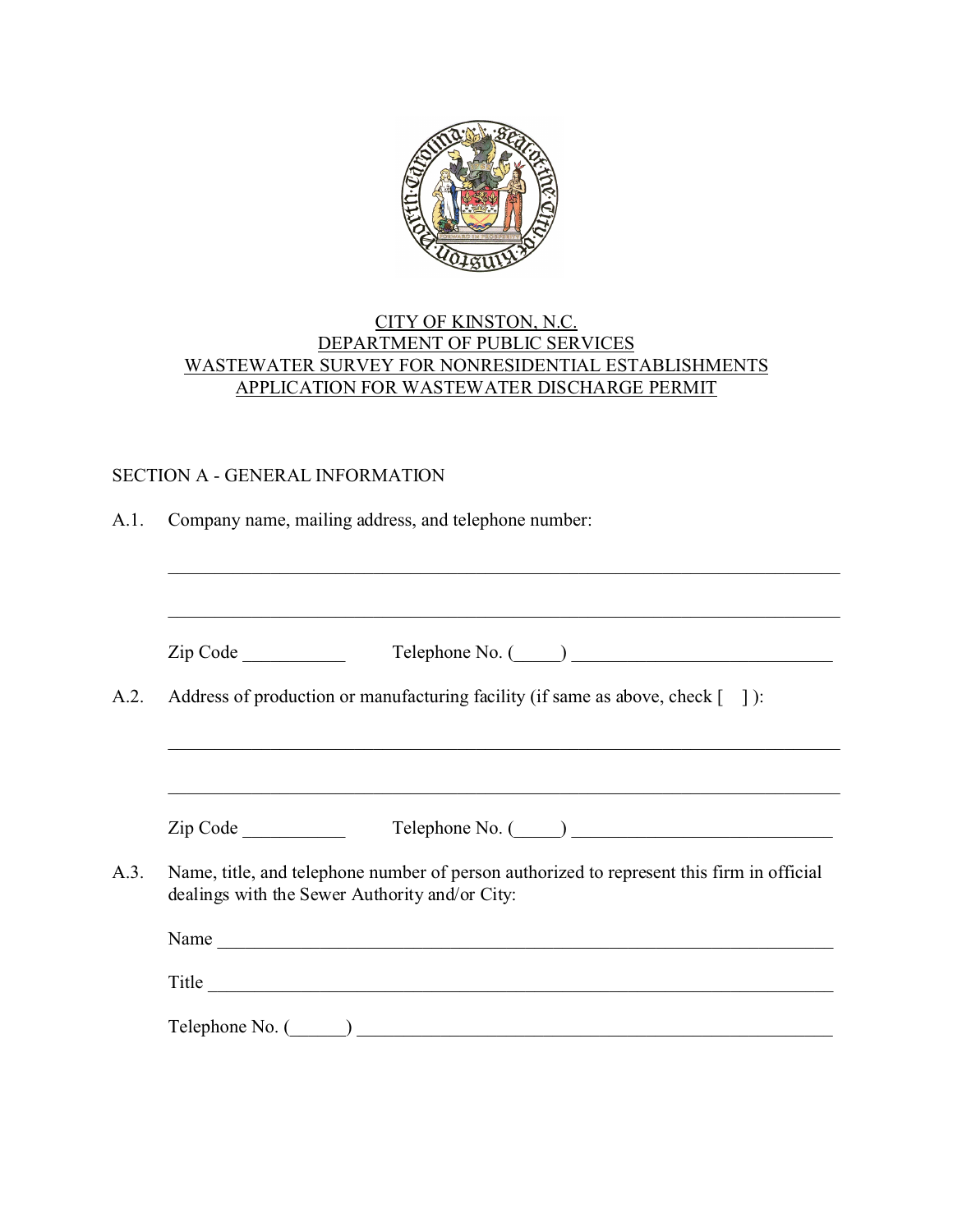A.4. Alternate person to contact concerning information provided herein:

| Name                        |  |
|-----------------------------|--|
| Title                       |  |
| Telephone No. $(\_\_\_\_\)$ |  |
|                             |  |

\_\_\_\_\_\_\_\_\_\_\_\_\_\_\_\_\_\_\_\_\_\_\_\_\_\_\_\_\_\_\_\_\_\_\_\_\_\_\_\_\_\_\_\_\_\_\_\_\_\_\_\_\_\_\_\_\_\_\_\_\_\_\_\_\_\_\_\_\_\_\_\_

A.5. Identify the type of business conducted (auto repair, machine shop, warehousing, painting, printing, meat packing, food processing, etc.):

Note to Signing Official: In accordance with Title 40 of the Code of Federal Regulations, Part 403, Section 403.14, information and data provided in this questionnaire which identifies the nature and frequency of discharge shall be available to the public without restriction. Requests for confidential treatment of other information shall be governed by procedures specified in 40 CFR, Part 2. Should a discharge permit be required for your facility, the information in this questionnaire will be used to issue the permit. You must notify the Department of Public Services, Wastewater Division, P.O. Box 339, Kinston, NC 28502, using company letterhead, of any changes in production, process, generation of waste or disposal of waste, as well as any other activities which could affect the POTW's ability to treat waste. This is to be signed by an authorized official of your firm after adequate completion of this form and review of the information by the signing official.

I have personally examined and am familiar with the information submitted in this document and attachments. Based upon my inquiry of those individuals immediately responsible for obtaining the information reported herein, I believe that the submitted information is true, accurate and complete. I am aware that there are significant penalties for submitting false information, including the possibility of fine and/or imprisonment.

\_\_\_\_\_\_\_\_\_\_\_\_\_\_\_\_\_\_\_\_\_\_\_\_\_\_\_\_\_\_\_\_\_\_\_\_\_\_\_\_\_\_\_\_\_\_\_\_\_\_\_\_\_\_\_\_\_\_\_\_\_\_\_\_\_\_\_\_\_\_\_\_ Date SIGNATURE OF OFFICIAL

\_\_\_\_\_\_\_\_\_\_\_\_\_\_\_\_\_\_\_\_\_\_\_\_\_\_\_\_\_\_\_\_\_\_\_\_\_\_\_\_\_\_\_\_\_\_\_\_\_\_\_\_\_\_\_\_\_\_\_\_\_\_\_\_\_\_\_\_\_\_\_\_

\_\_\_\_\_\_\_\_\_\_\_\_\_\_\_\_\_\_\_\_\_\_\_\_\_\_\_\_\_\_\_\_\_\_\_\_\_\_\_\_\_\_\_\_\_\_\_\_\_\_\_\_\_\_\_\_\_\_\_\_\_\_\_\_\_\_\_\_\_\_\_\_

A.6. Provide a brief narrative description of the manufacturing, products, or services activities your firm conducts: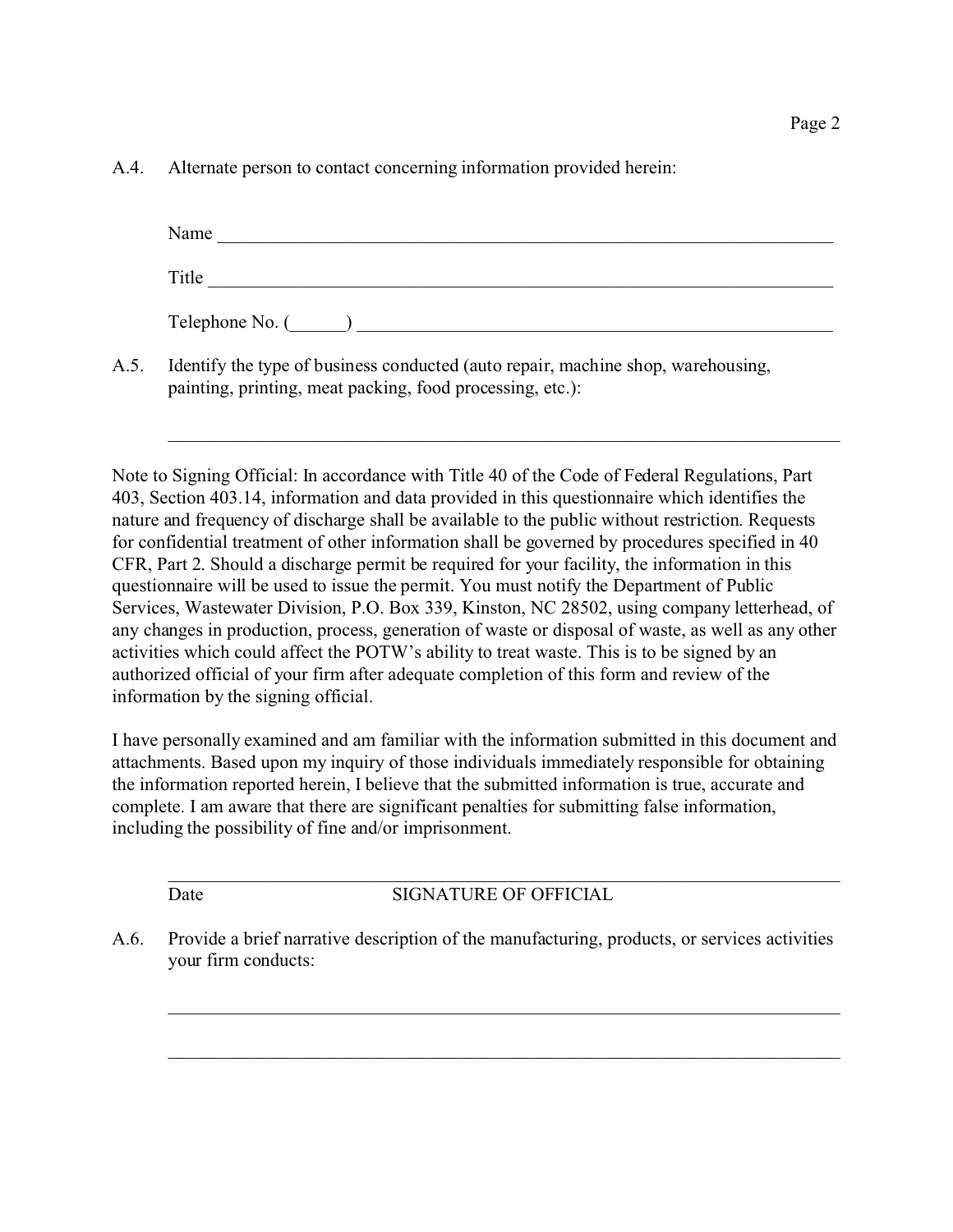## A.7. Provide the Standard Industrial Classification Number (s) (SIC) for your facilities:

| A.8. | This facility generates the following types of wastes: |  |  |
|------|--------------------------------------------------------|--|--|
|      |                                                        |  |  |

| Water Used for                            | Water<br>Source                | Avg. gal/day | Max. gal/day | Measured | Estimated |
|-------------------------------------------|--------------------------------|--------------|--------------|----------|-----------|
|                                           | see<br>Source<br>List<br>below |              |              |          |           |
| Process water                             |                                |              |              |          |           |
| Washdown water                            |                                |              |              |          |           |
| Water into product                        |                                |              |              |          |           |
| Air Quality<br>Permitted units            |                                |              |              |          |           |
| Domestic-toilets,<br>drinking, café       |                                |              |              |          |           |
| Cooling water,<br>Process NON-<br>contact |                                |              |              |          |           |
| Boiler/Cooling<br>tower blowdown          |                                |              |              |          |           |
| Cooling water,<br><b>HVAC</b>             |                                |              |              |          |           |
| Other                                     |                                |              |              |          |           |
|                                           | Totals $\Rightarrow$           |              |              |          |           |

Typical Water Sources:

- 
- 1. City/Public supply 4. Private ponds<br>
2. Private wells, drinking 5. Surface water
- 3. Groundwater remediation wells
- 
- 5. Surface water of NC, please identify<br>6. Include other if applicable
-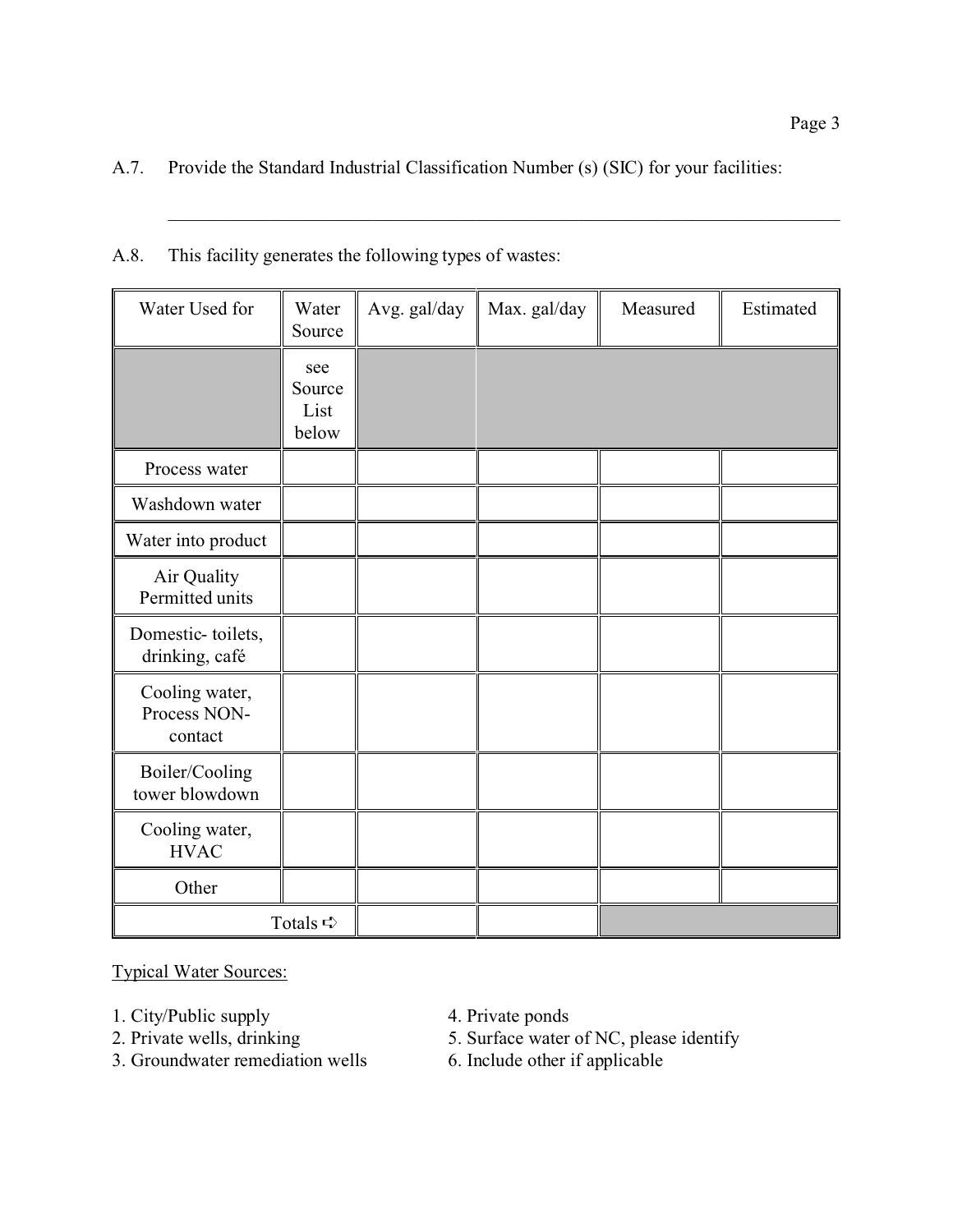| Water Used for                            | Disposal<br>Method                 | Avg. gal/day | Max.<br>gal/day | Measured | Estimated |
|-------------------------------------------|------------------------------------|--------------|-----------------|----------|-----------|
|                                           | (see<br>Disposal<br>List<br>below) |              |                 |          |           |
| Process water                             |                                    |              |                 |          |           |
| Washdown water                            |                                    |              |                 |          |           |
| Water into product                        |                                    |              |                 |          |           |
| Air Quality<br>Permitted units            |                                    |              |                 |          |           |
| Domestic-toilets,<br>drinking, café       |                                    |              |                 |          |           |
| Cooling water,<br>Process NON-<br>contact |                                    |              |                 |          |           |
| Boiler/Cooling<br>tower blowdown          |                                    |              |                 |          |           |
| Cooling water,<br><b>HVAC</b>             |                                    |              |                 |          |           |
| Other                                     |                                    |              |                 |          |           |
|                                           | Totals $\Rightarrow$               |              |                 |          |           |

## A.9. Wastes are discharged to (check all that apply):

Possible Water Disposal Methods:

- 
- 1. Sanitary sewer, with pretreatment 10. Water into Product<br>2. Sanitary sewer, without pretreatment 11. Include others, if applicable 2. Sanitary sewer, without pretreatment
- 3. Storm sewer
- 4. Surface waters of NC
- 5. Evaporation
- 6. Land applied
- 7. To groundwater
- 8. Septic Tanks
- 
-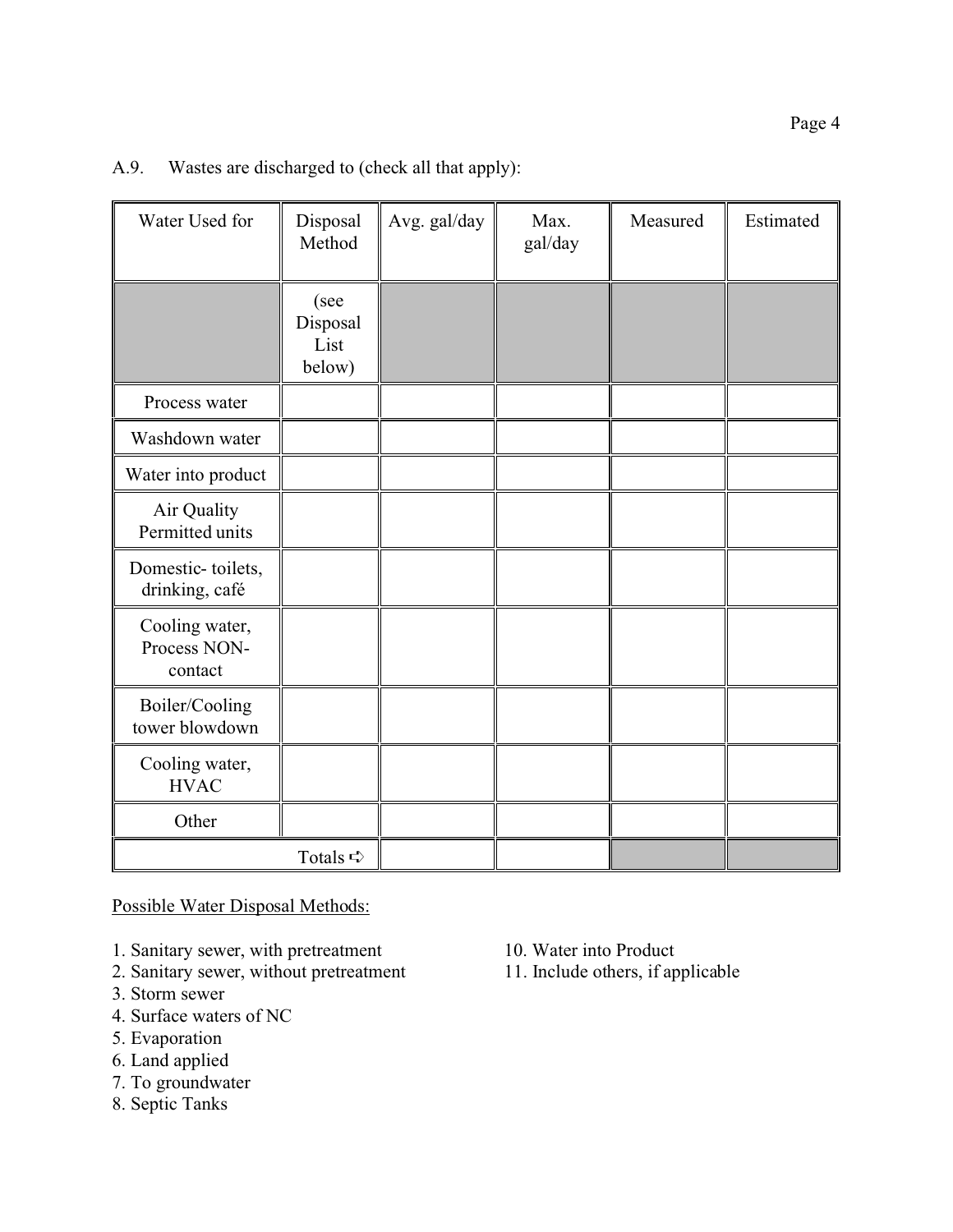A.10. Is a Spill Prevention Control and Countermeasure Plan prepared for the facility?

 $Yes( )$  No ()

A.11. Do you have a NPDES permit from the State of North Carolina to discharge to the storm sewer or surface water of North Carolina?

 $Yes( )$  No ()

A.12. Has this facility ever been considered a Categorical Industrial User (CIU) as described by the Code of Federal Regulations (40 CFR)?

If Yes, give complete 40 CFR number No \_\_\_\_\_\_\_\_\_\_\_\_\_\_\_\_\_\_\_\_\_\_\_\_\_\_\_\_

Note: If your facility checked only Domestic water, Cooling water (NON-contact), and Boiler/Cooling tower blowdown, then you do not need to complete any further sections in this survey/application. If any other items listed were checked, complete the remainder of this survey/application.

If not sure or in doubt, complete the remainder of this survey/application.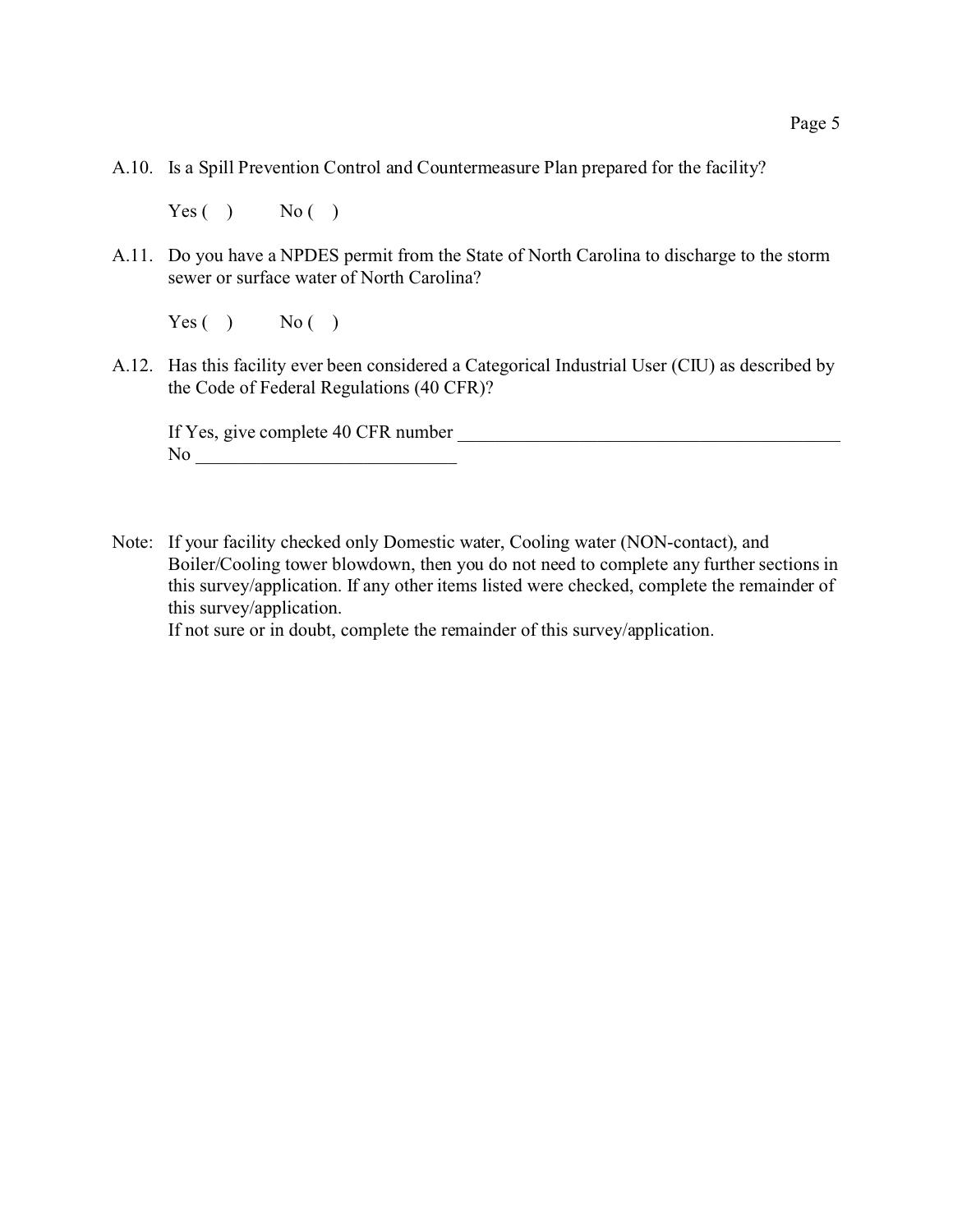|             | <b>SECTION B - FACILITY OPERATION CHARACTERISTICS</b>                             |  |  |  |  |  |  |
|-------------|-----------------------------------------------------------------------------------|--|--|--|--|--|--|
| B.1.        | Number of employee shifts worked per 24- hour day:                                |  |  |  |  |  |  |
|             |                                                                                   |  |  |  |  |  |  |
|             |                                                                                   |  |  |  |  |  |  |
| B.2.        | Staring times of each shift:                                                      |  |  |  |  |  |  |
|             | $1^{st}$ . am am $2^{nd}$ . am $3^{rd}$ . am pm am pm                             |  |  |  |  |  |  |
| <b>B.3.</b> |                                                                                   |  |  |  |  |  |  |
| <b>B.4.</b> | Raw materials and process additives used:                                         |  |  |  |  |  |  |
|             |                                                                                   |  |  |  |  |  |  |
| <b>B.5.</b> | Production process is:                                                            |  |  |  |  |  |  |
|             | ( ) Batch ( ) Continuous ( ) Both ________% batch<br>$%$ continuous               |  |  |  |  |  |  |
|             | Average number of batches per 24-hour period: ___________________________________ |  |  |  |  |  |  |
| B.6.        | Hours of operation: am to home pm<br>) continuous<br>$\left($                     |  |  |  |  |  |  |
| <b>B.7.</b> | Is production subject to seasonal variation?                                      |  |  |  |  |  |  |
|             | $( )$ Yes $( )$ No                                                                |  |  |  |  |  |  |
|             | If yes, briefly describe seasonal production cycle:                               |  |  |  |  |  |  |

\_\_\_\_\_\_\_\_\_\_\_\_\_\_\_\_\_\_\_\_\_\_\_\_\_\_\_\_\_\_\_\_\_\_\_\_\_\_\_\_\_\_\_\_\_\_\_\_\_\_\_\_\_\_\_\_\_\_\_\_\_\_\_\_\_\_\_\_\_\_\_\_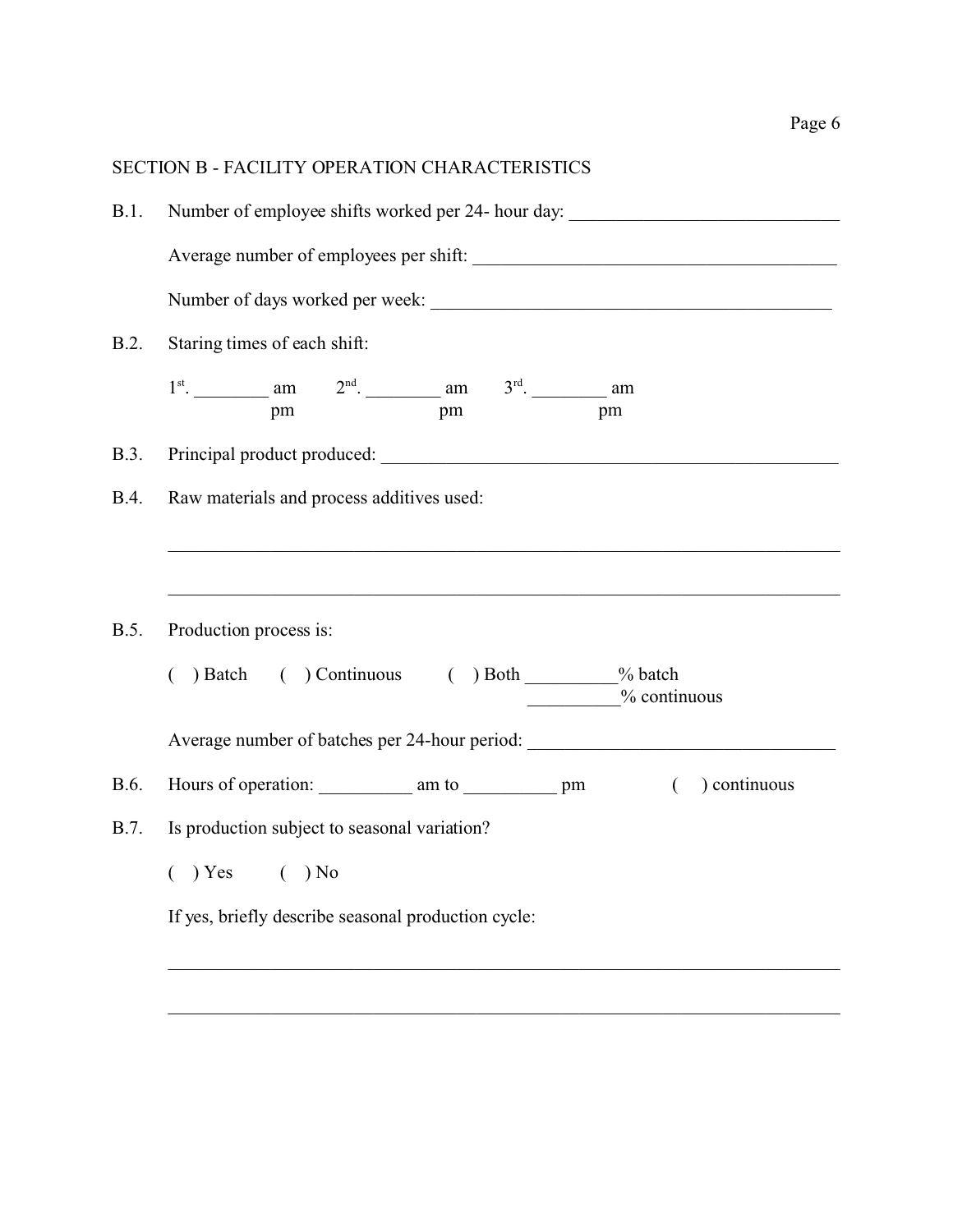Are any process changes or expansions planned during the next three years? **B.8.** 

 $( ) Yes$  $( )$  No

If yes, please describing the nature of planned changes or expansions: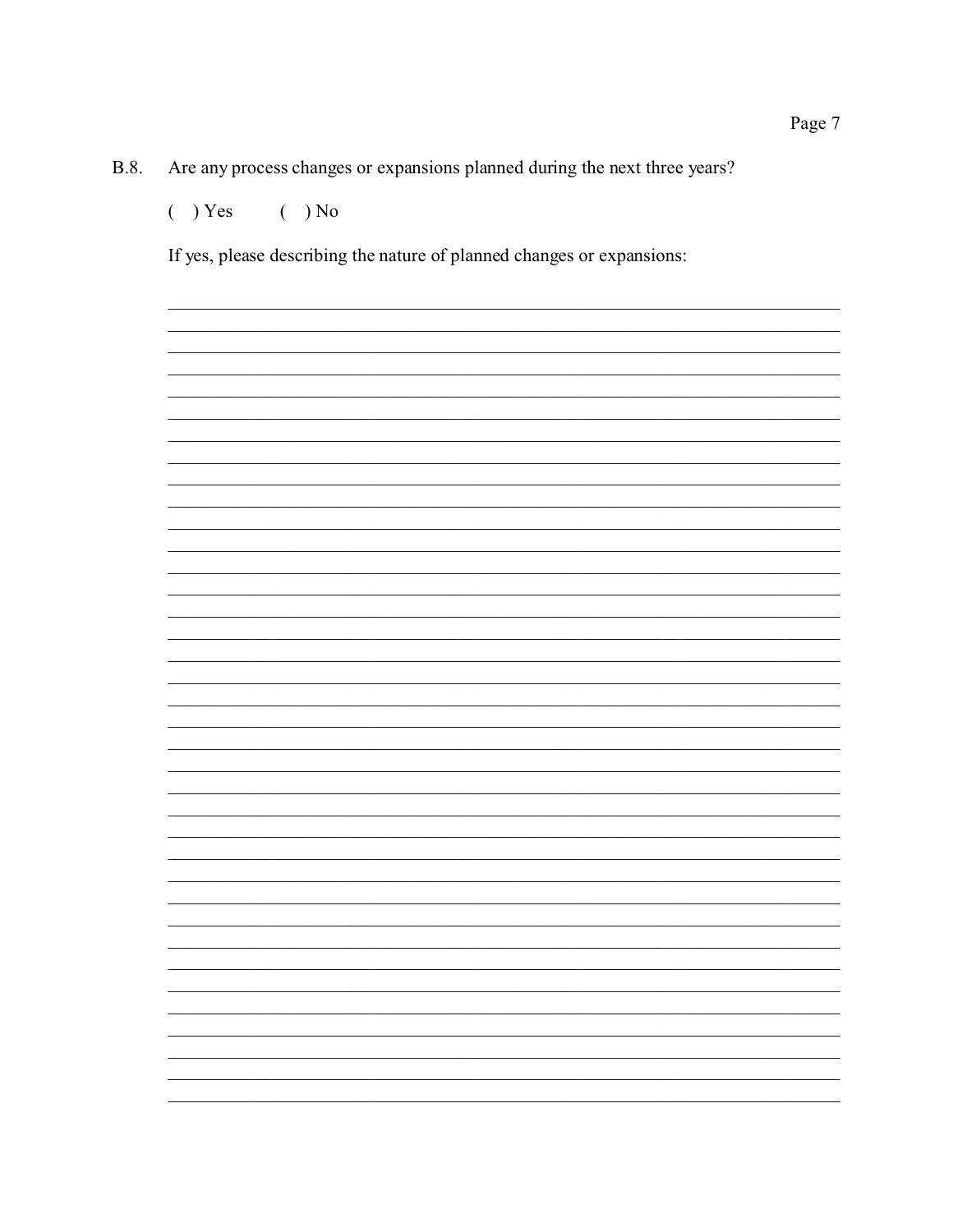## SECTION C - CATEGORICAL INFORMATION:

| C.1. |  |  | Check any activities listed below that are performed at your facility: |  |
|------|--|--|------------------------------------------------------------------------|--|
|      |  |  |                                                                        |  |

| Check<br>below | 40<br>CFR# | <b>Industrial Activity</b>        | Check<br>below | 40<br>CFR# | <b>Industrial Activity</b>                               |
|----------------|------------|-----------------------------------|----------------|------------|----------------------------------------------------------|
|                |            |                                   |                |            |                                                          |
|                | 467        | Aluminum Forming                  |                | 432        | Meat products                                            |
|                | 427        | Asbestos Manufacturing            |                | 433        | Metal finishing                                          |
|                | 461        | <b>Battery Manufacturing</b>      |                | 464        | Metal molding and casting                                |
|                | 431        | Builders paper & board mills      |                | 436        | Mineral mining and<br>processing                         |
|                | 407        | Canned & preserved fruits & veg.  |                | 471        | Nonferrous Metal, Form &<br>Powders                      |
|                | 408        | Canned & preserved seafood        |                | 421        | Nonferrous Metals<br>Manufacturing                       |
|                | 458        | Carbon black Manufacturing        |                | 414        | OCPSF, Organic Chemicals,<br>Plastics, & Synthetic Fiber |
|                | 411        | Cement Manufacturing              |                |            | Manufacturing                                            |
|                | 434        | Coal Mining                       |                | 435        | Oil & gas extraction                                     |
|                | 465        | Coil Coating                      |                | 440        | Ore mining and dressing                                  |
|                | 468        | Copper Forming                    |                | 446        | Paint formulating                                        |
|                | 405        | Dairy products processing         |                | 443        | Paving and roofing materials<br>Mfg.                     |
|                | 469        | Electrical, electronic components |                | 455        | Pesticide Manufacturing                                  |
|                | 413        | Electroplating                    |                | 419        | Petroleum Refining                                       |
|                | 457        | <b>Explosives Manufacturing</b>   |                | 439        | Pharmaceutical<br>Manufacturing                          |
|                | 412        | Feedlots                          |                | 422        | Phosphate Manufacturing                                  |
|                | 424        | Ferro allay Manufacturing         |                | 459        | Photographic supplies                                    |
|                | 418        | Fertilizer Manufacturing          |                | 463        | Plastics molding and<br>forming                          |
|                | 464        | Foundries, Metal Mold & Casting   |                | 466        | Porcelain enameling                                      |
|                | 426        | Glass Manufacturing               |                | 430        | Pulp, paper, and paperboard                              |
|                | 406        | Grain mills                       |                | 428        | Rubber Manufacturing                                     |
|                | 454        | Gum & Wood Chemicals Mfg.         |                | 417        | Soap & Detergent<br>Manufacturing                        |
|                | 460        | Hospitals                         |                | 423        | Steam Electric power<br>Generation                       |
|                | 447        | Ink formulating                   |                | 409        | Sugar processing                                         |
|                | 415        | Inorganic chemical Manufacturing  |                | 410        | Textile Mills                                            |
|                | 420        | Iron & Steel Manufacturing        |                | 429        | Timber products processing                               |
|                | 425        | Leather Tanning & Finishing       |                | Others     |                                                          |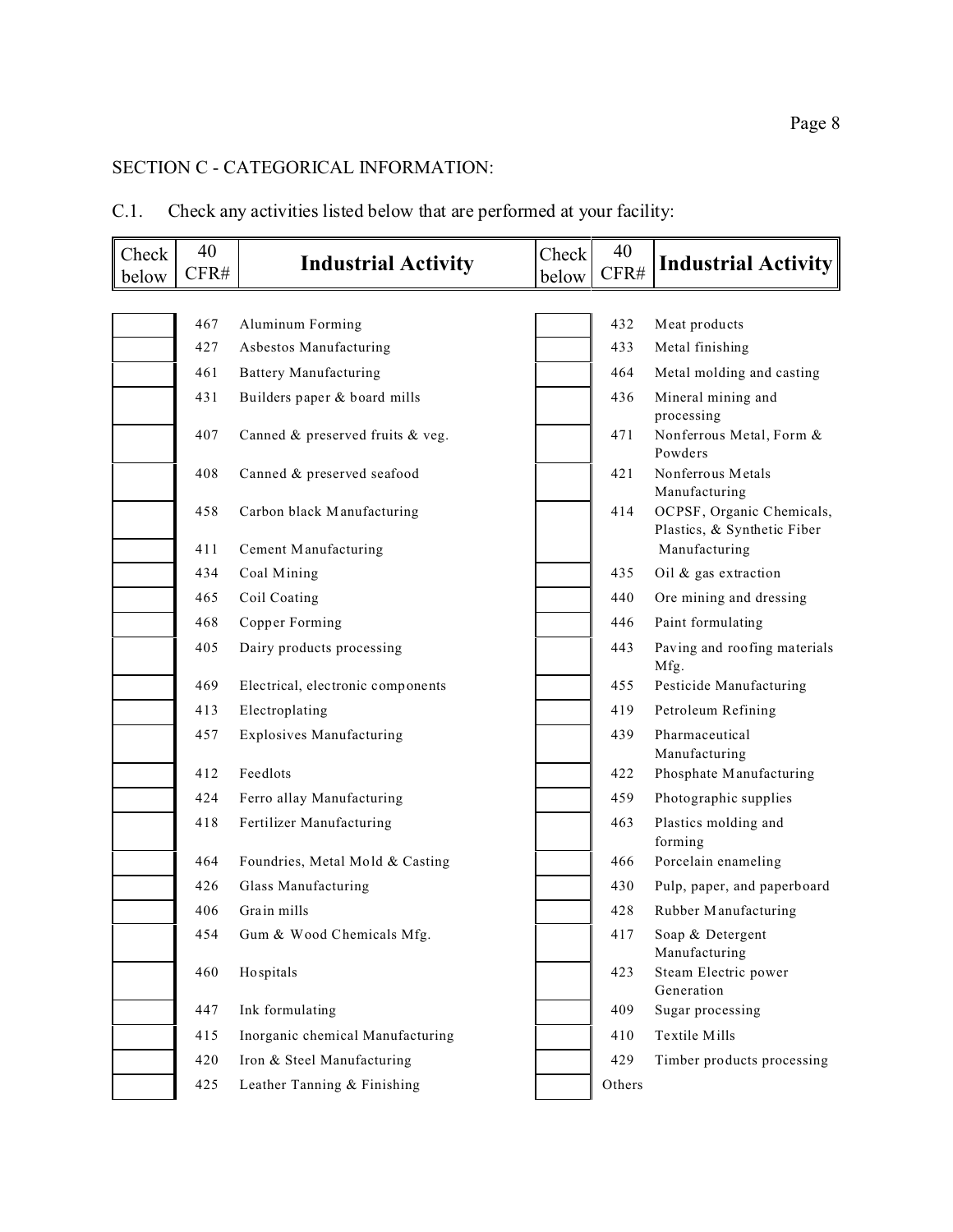### C.2. Pretreatment Facilities:

Are there any pretreatment devices or processes used for treating wastewater before being discharged to the sewer? Check all that are present, and describe. J.

|     |                                | No pretreatment facilities $\Rightarrow$ |                              |
|-----|--------------------------------|------------------------------------------|------------------------------|
| 1.  | Flow equalization              | Aerated equalization $\Rightarrow$       |                              |
|     |                                | NON-Aerated equalization $\Rightarrow$   |                              |
|     |                                | Total volume of equalization             |                              |
|     |                                | (million gallons) $\Rightarrow$          |                              |
|     |                                |                                          |                              |
| 2.  | <b>Activated Carbon</b>        | Yes<br>No                                | Describe any, if<br>present. |
| 3.  | <b>Activated Sludge</b>        | Yes<br>N <sub>0</sub>                    |                              |
| 4.  | Air Stripping                  | Yes<br>N <sub>0</sub>                    |                              |
| 5.  | Centrifugation                 | Yes<br>N <sub>0</sub>                    |                              |
| 6.  | <b>Chemical Precipitation</b>  | Yes<br>N <sub>0</sub>                    |                              |
| 7.  | Chlorination                   | Yes<br>N <sub>0</sub>                    |                              |
| 8.  | <b>Cyanide Destruction</b>     | Yes<br>N <sub>0</sub>                    |                              |
| 9.  | Cyclone                        | Yes<br>N <sub>0</sub>                    |                              |
|     | 10. Dissolved Air Floatation   | Yes<br>N <sub>0</sub>                    |                              |
|     | 11. Filtration                 | Yes<br>N <sub>0</sub>                    |                              |
|     | 12. Flocculation               | Yes<br>N <sub>0</sub>                    |                              |
|     | 13. Grease Trap                | Yes<br>N <sub>0</sub>                    |                              |
|     | 14. Grit Removal               | Yes<br>N <sub>0</sub>                    |                              |
|     | 15. Ion Exchange               | Yes<br>N <sub>0</sub>                    |                              |
|     | 16. Neutralize, pH adjust      | Yes<br>No                                |                              |
|     | 17. Other Biological Treatment | Yes<br>N <sub>0</sub>                    |                              |
|     | 18. Ozonation                  | Yes<br>N <sub>0</sub>                    |                              |
|     | 19. Reverse Osmosis            | Yes<br>No                                |                              |
|     | 20. Screening                  | Yes<br>No                                |                              |
| 21. | Sedimentation                  | Yes<br>No                                |                              |
| 22. | Septic Tank                    | Yes<br>No                                |                              |
| 23. | <b>Silver Recovery</b>         | Yes<br>No                                |                              |
| 24. | Solvent Separation             | Yes<br>No                                |                              |
| 25. | Spill protection               | Yes<br>No                                |                              |
|     | List any others.               |                                          |                              |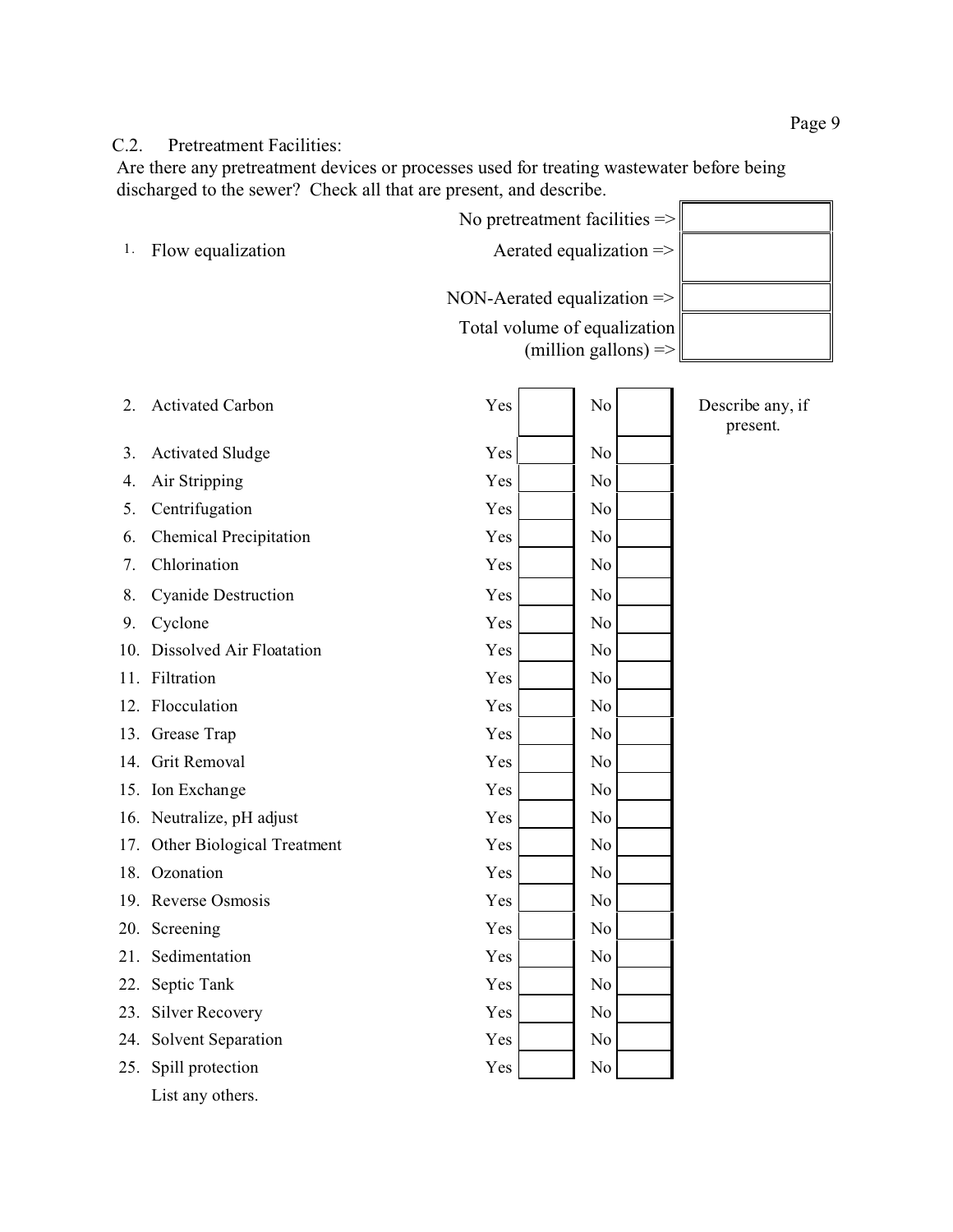C.3. New Industries Only:

If any wastewater analyses have been performed on the wastewater discharge(s) from your facilities, attach a copy of the most recent data to this questionnaire. Be sure to include the date of the analysis, name of laboratory performing the analysis, and location(s) from which sample(s) were taken (attach sketched, plans, etc. as necessary).

C.4. New Industries Only:

Wastewater Characteristics:

| <b>PARAMETER</b><br>(mg/L) | <b>NORMAL</b> | <b>MAXIMUM</b> | <b>MINIMUM</b> |
|----------------------------|---------------|----------------|----------------|
| <b>BOD</b>                 |               |                |                |
| <b>TSS</b>                 |               |                |                |
| <b>COD</b>                 |               |                |                |
| NH <sub>3</sub>            |               |                |                |
| OIL & GREASE               |               |                |                |
| <b>CYANIDE</b>             |               |                |                |
| <b>LEAD</b>                |               |                |                |
| <b>CADMIUM</b>             |               |                |                |
| <b>CHROMIUM</b>            |               |                |                |
| <b>COPPER</b>              |               |                |                |
| <b>NICKEL</b>              |               |                |                |
| <b>ZINC</b>                |               |                |                |
| pH (units)                 |               |                |                |
| <b>TEMPERATURE</b><br>(C)  |               |                |                |
| FLOW (MGD)                 |               |                |                |
| TOTAL PO4                  |               |                |                |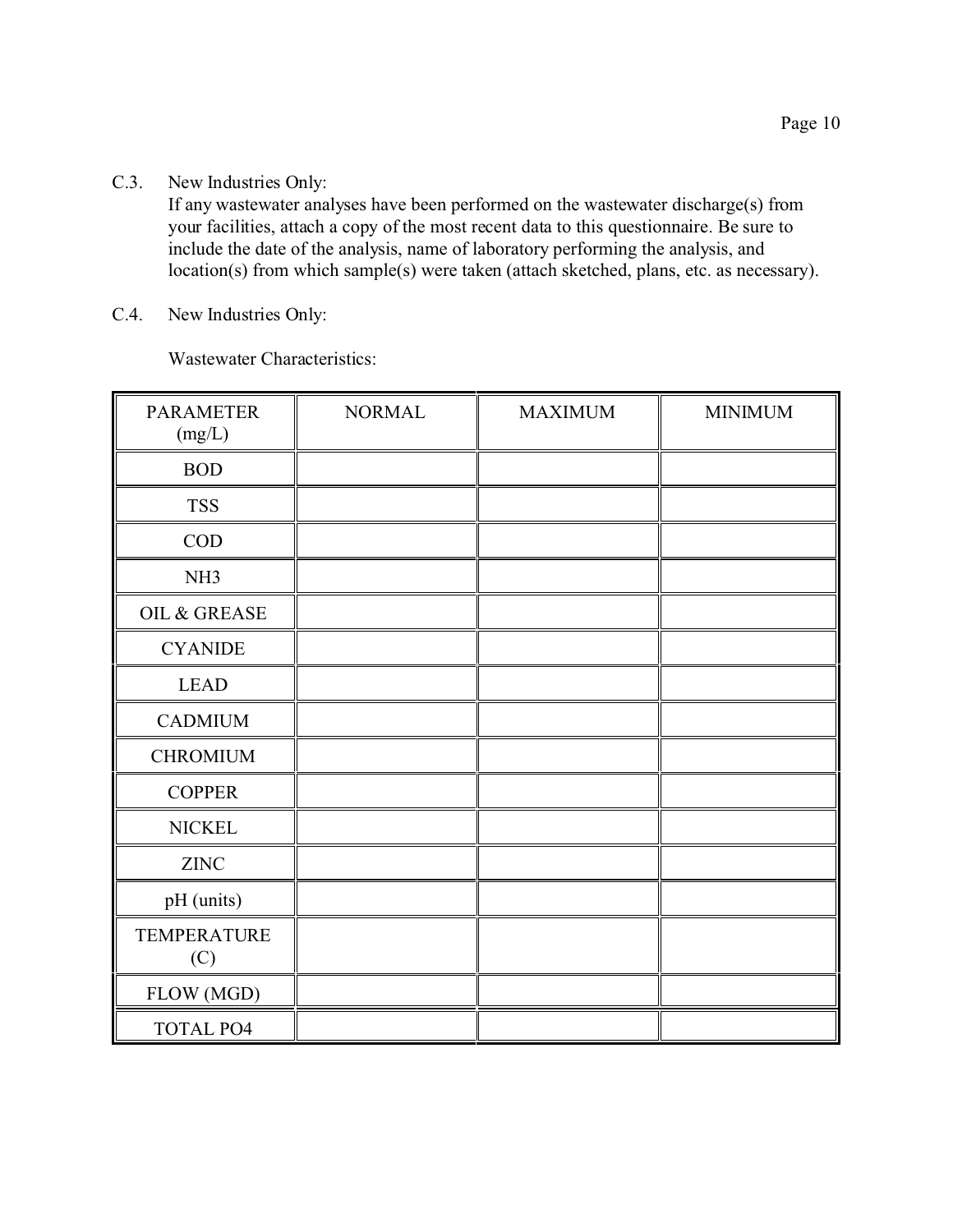### SECTION D - OTHER WASTES

- D.1. Are any liquid wastes or sludges from this firm disposed of by means other than discharge to the sewer system?
	- $( )$  Yes  $( )$  No

If "No" skip remainder of Section D. If "Yes" complete the remainder of Section D.

D.2. These wastes may best be described as:

| <b>WASTES</b>                    | <b>ESTIMATED</b><br><b>DISCHARGE</b> | <b>POUNDS OR</b><br><b>GALLONS</b> |
|----------------------------------|--------------------------------------|------------------------------------|
| Acids and Alkalies               |                                      |                                    |
| Heavy Metals Sludges             |                                      |                                    |
| Inks/Dyes                        |                                      |                                    |
| Oil and/or Grease                |                                      |                                    |
| Organic Compounds                |                                      |                                    |
| Paints                           |                                      |                                    |
| Pesticides                       |                                      |                                    |
| <b>Plating Wastes</b>            |                                      |                                    |
| <b>Pretreatment Sludges</b>      |                                      |                                    |
| Solvent/Thinner                  |                                      |                                    |
| Other Hazardous Wastes (specify) |                                      |                                    |
| Other Wastes (specify)           |                                      |                                    |

D.3. For the above waste, provide the name and address of the waste hauler (s):

\_\_\_\_\_\_\_\_\_\_\_\_\_\_\_\_\_\_\_\_\_\_\_\_\_\_\_\_\_\_\_\_\_\_\_\_\_\_\_\_\_\_\_\_\_\_\_\_\_\_\_\_\_\_\_\_\_\_\_\_\_\_\_\_\_\_ \_\_\_\_\_\_\_\_\_\_\_\_\_\_\_\_\_\_\_\_\_\_\_\_\_\_\_\_\_\_\_\_\_\_\_\_\_\_\_\_\_\_\_\_\_\_\_\_\_\_\_\_\_\_\_\_\_\_\_\_\_\_\_\_\_\_ \_\_\_\_\_\_\_\_\_\_\_\_\_\_\_\_\_\_\_\_\_\_\_\_\_\_\_\_\_\_\_\_\_\_\_\_\_\_\_\_\_\_\_\_\_\_\_\_\_\_\_\_\_\_\_\_\_\_\_\_\_\_\_\_\_\_ \_\_\_\_\_\_\_\_\_\_\_\_\_\_\_\_\_\_\_\_\_\_\_\_\_\_\_\_\_\_\_\_\_\_\_\_\_\_\_\_\_\_\_\_\_\_\_\_\_\_\_\_\_\_\_\_\_\_\_\_\_\_\_\_\_\_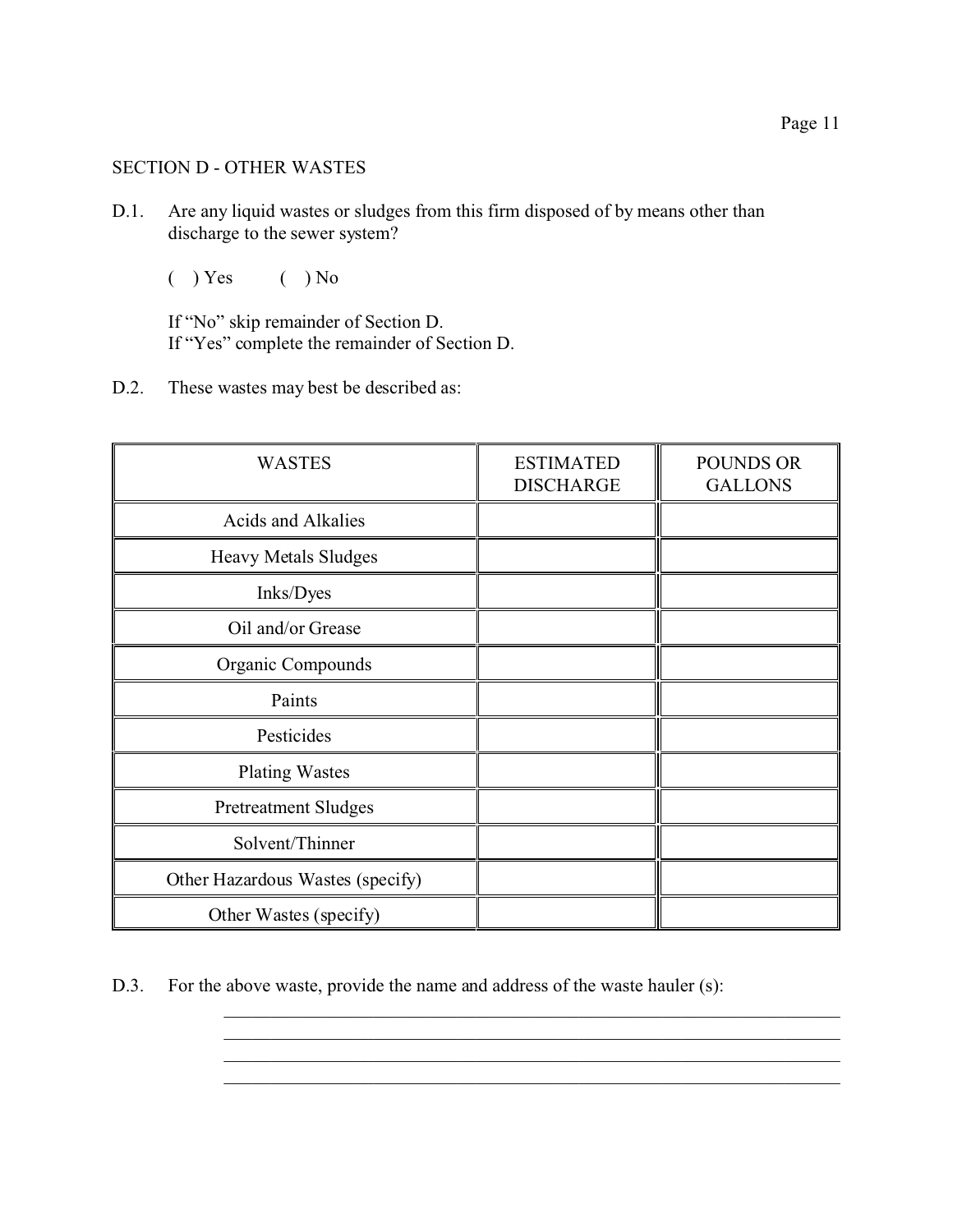D.4. For the wastes generated in part D.2., does your company practice:

| on-site storage  | on-site disposal    |
|------------------|---------------------|
| off-site storage | ) off-site disposal |

D.5. Is your facility a Hazardous Waste Generator?

( ) No ( ) small generator ( ) large generator

D.6. Please provide the name of the hazardous waste hauler(s) contracted or to be contracted by your company for hazardous waste disposal:

> \_\_\_\_\_\_\_\_\_\_\_\_\_\_\_\_\_\_\_\_\_\_\_\_\_\_\_\_\_\_\_\_\_\_\_\_\_\_\_\_\_\_\_\_\_\_\_\_\_\_\_\_\_\_\_\_\_\_\_\_\_\_\_\_\_\_ \_\_\_\_\_\_\_\_\_\_\_\_\_\_\_\_\_\_\_\_\_\_\_\_\_\_\_\_\_\_\_\_\_\_\_\_\_\_\_\_\_\_\_\_\_\_\_\_\_\_\_\_\_\_\_\_\_\_\_\_\_\_\_\_\_\_ \_\_\_\_\_\_\_\_\_\_\_\_\_\_\_\_\_\_\_\_\_\_\_\_\_\_\_\_\_\_\_\_\_\_\_\_\_\_\_\_\_\_\_\_\_\_\_\_\_\_\_\_\_\_\_\_\_\_\_\_\_\_\_\_\_\_

D.7. Does your facility have a RCRA (Resource Conservation & Recovery Act) Permit?

 $( )$  Yes  $( )$  No

- D.8. Does your facility have the Hazardous Chemicals Right to Know Act, NC General Statutes 95-173-95-218?
	- $(Yes$   $(No)$
	- A. If your answer is "no" and your company is located in the City of Kinston or County of Lenoir, please contact the Lenoir County Emergency Management Office for information.
	- B. If you answer is "yes", does the General Statute apply to your company?
	- C. If the Hazardous Chemical Right to Know Act applies to your company, submit the information as required by law to the Fire Prevention Bureau (Haz Mat Team).
- D.9. Do you have any underground storage tanks at your facility?

 $( )$  Yes  $( )$  No

If your answer is "yes", what product(s) and/or wastes are stored in these tank(s)? What volume are these tanks?

\_\_\_\_\_\_\_\_\_\_\_\_\_\_\_\_\_\_\_\_\_\_\_\_\_\_\_\_\_\_\_\_\_\_\_\_\_\_\_\_\_\_\_\_\_\_\_\_\_\_\_\_\_\_\_\_\_\_\_\_\_\_\_\_\_\_\_\_\_\_\_\_ \_\_\_\_\_\_\_\_\_\_\_\_\_\_\_\_\_\_\_\_\_\_\_\_\_\_\_\_\_\_\_\_\_\_\_\_\_\_\_\_\_\_\_\_\_\_\_\_\_\_\_\_\_\_\_\_\_\_\_\_\_\_\_\_\_\_\_\_\_\_\_\_

Is there provision for Groundwater Monitoring?

 $( )$  Yes  $( )$  No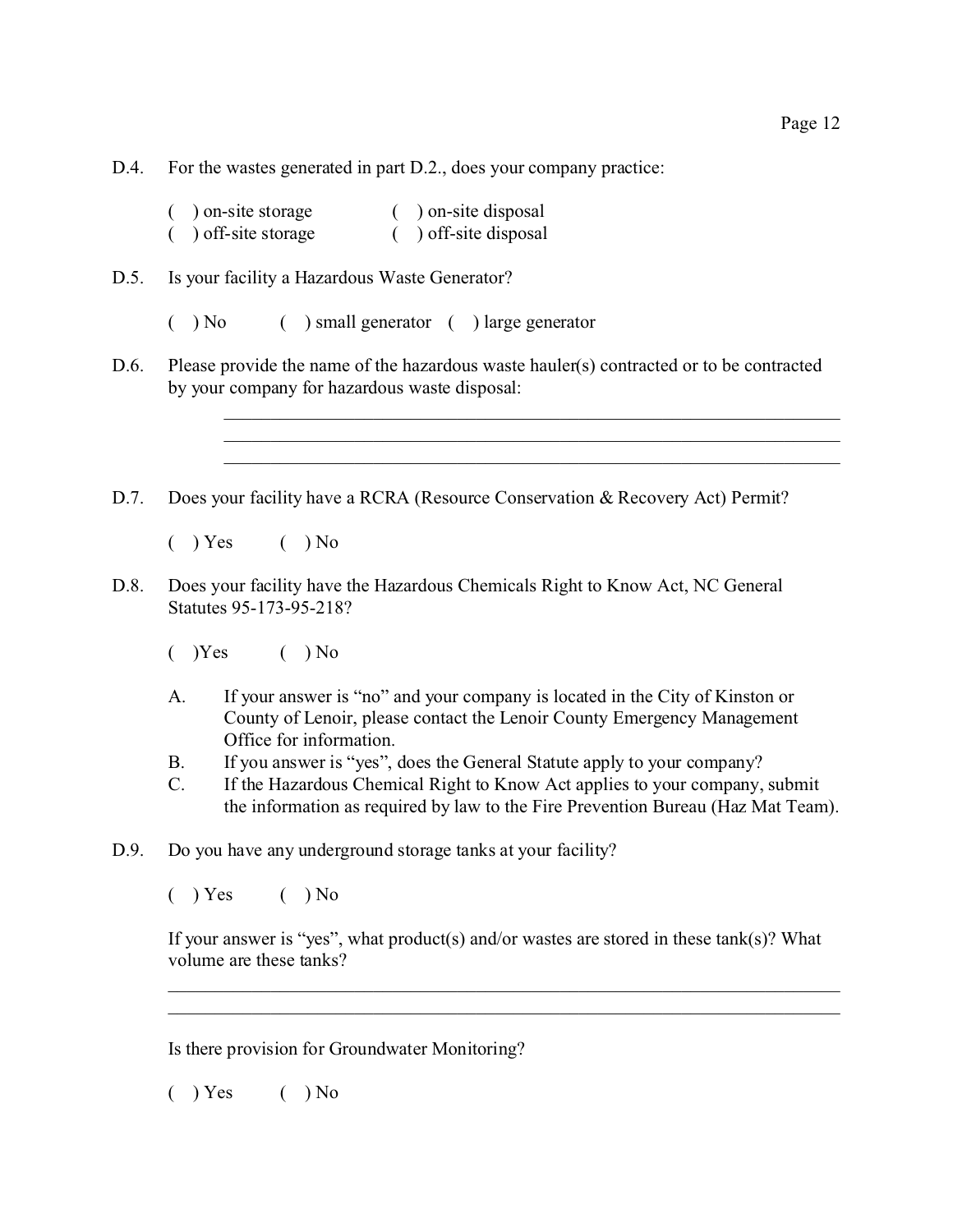D.10. Do you have any above ground storage tanks at your facility?

 $( )$  Yes  $( )$  No

If your answer is "yes", what product(s) and/or wastes are stored in these tank(s)? What volume are these tanks?

\_\_\_\_\_\_\_\_\_\_\_\_\_\_\_\_\_\_\_\_\_\_\_\_\_\_\_\_\_\_\_\_\_\_\_\_\_\_\_\_\_\_\_\_\_\_\_\_\_\_\_\_\_\_\_\_\_\_\_\_\_\_\_\_\_\_\_\_\_\_\_\_ \_\_\_\_\_\_\_\_\_\_\_\_\_\_\_\_\_\_\_\_\_\_\_\_\_\_\_\_\_\_\_\_\_\_\_\_\_\_\_\_\_\_\_\_\_\_\_\_\_\_\_\_\_\_\_\_\_\_\_\_\_\_\_\_\_\_\_\_\_\_\_\_

Is there provision for Spill Containment?

 $( )$  Yes  $( )$  No

If your answer is "yes", provide the percent containment capabilities for each chemical stored.

\_\_\_\_\_\_\_\_\_\_\_\_\_\_\_\_\_\_\_\_\_\_\_\_\_\_\_\_\_\_\_\_\_\_\_\_\_\_\_\_\_\_\_\_\_\_\_\_\_\_\_\_\_\_\_\_\_\_\_\_\_\_\_\_\_\_\_\_\_\_\_\_ \_\_\_\_\_\_\_\_\_\_\_\_\_\_\_\_\_\_\_\_\_\_\_\_\_\_\_\_\_\_\_\_\_\_\_\_\_\_\_\_\_\_\_\_\_\_\_\_\_\_\_\_\_\_\_\_\_\_\_\_\_\_\_\_\_\_\_\_\_\_\_\_ \_\_\_\_\_\_\_\_\_\_\_\_\_\_\_\_\_\_\_\_\_\_\_\_\_\_\_\_\_\_\_\_\_\_\_\_\_\_\_\_\_\_\_\_\_\_\_\_\_\_\_\_\_\_\_\_\_\_\_\_\_\_\_\_\_\_\_\_\_\_\_\_

\_\_\_\_\_\_\_\_\_\_\_\_\_\_\_\_\_\_\_\_\_\_\_\_\_\_\_\_\_\_\_\_\_\_\_\_\_\_\_\_\_\_\_\_\_\_\_\_\_\_\_\_\_\_\_\_\_\_\_\_\_\_\_\_\_\_\_\_\_\_\_\_

### E.1 NEW INDUSTRIES ONLY:

Please submit with this application a detailed drawing of your facilities process lines and wastewater drains and flows.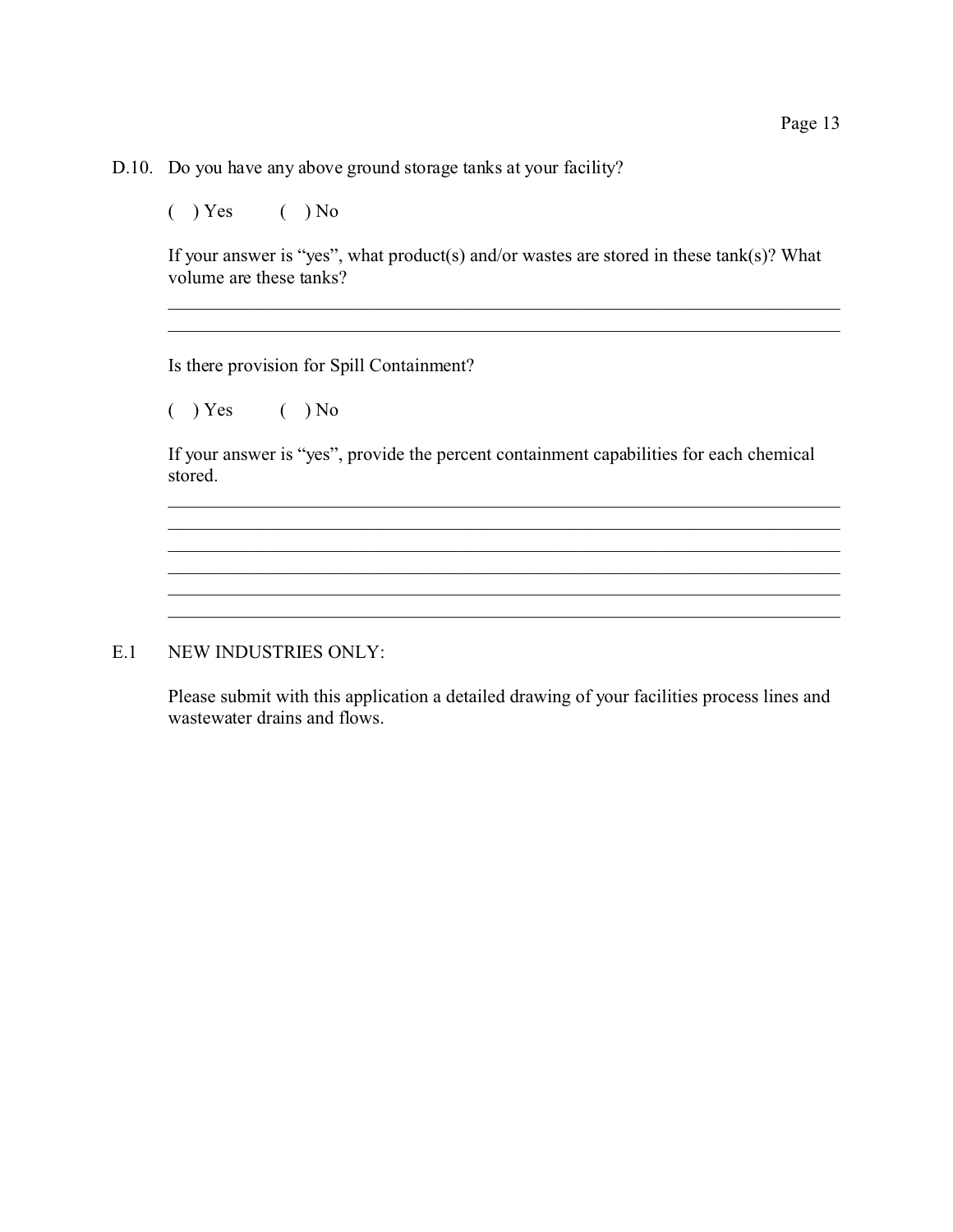## **F.1. WASTEWATER POLLUTANT CHECKLIST**

| <b>Chemical Name</b> |                   |                          |  | EPA Check if Check if Check if Check if Concentration    |
|----------------------|-------------------|--------------------------|--|----------------------------------------------------------|
|                      |                   |                          |  | Storet Present Absent Present in Absent in in Discharge, |
|                      | Code <sub>1</sub> | $at$ $\blacksquare$      |  | at Discharge Discharge if Known                          |
|                      |                   | <b>Facility Facility</b> |  | (mg/l)                                                   |

# **Acid Extractable Organics**

| 2-Chlorophenol               | 34586          |  |  |  |
|------------------------------|----------------|--|--|--|
| 2.4-Dichlorophenol           | 34601          |  |  |  |
| 2,4-Dimethylphenol           | 34606          |  |  |  |
| 2.4-Dinitrophenol            | 34616          |  |  |  |
| 2-Methyl-4,6-dinitrophenol   | 34657          |  |  |  |
| 4-Chloro-3-methylphenol      | 34452          |  |  |  |
| 2-Nitrophenol                | 34591          |  |  |  |
| 4-Nitrophenol                | 34646          |  |  |  |
| Pentachlorophenol            | 39032          |  |  |  |
| Phenol                       | 34694<br>34621 |  |  |  |
| 2,4,6-Trichlorophenol        |                |  |  |  |
| <b>Base Neutral Organics</b> |                |  |  |  |
| 1.2.4-Trichlorobenzene       | 34551          |  |  |  |
| 1.2-Dichlorobenzene          | 34536          |  |  |  |
| 1,2-Diphenylhydrazine        | 34346          |  |  |  |
| 1,3-Dichlorobenzene          | 34566          |  |  |  |
| 1,4-Dichlorobenzene          | 34571          |  |  |  |
| 2,4-Dinitrotoluene           | 34611          |  |  |  |
| 2,6-Dinitrotoluene           | 34626          |  |  |  |
| 2-Chloronaphthalene          | 34581          |  |  |  |
| 3,3-Dichlorobenzidine        | 34631          |  |  |  |
| 4-Bromophenyl phenyl ether   | 34636          |  |  |  |
| 4-Chlorophenyl phenyl ether  | 34641          |  |  |  |
| Acenaphthene                 | 03405          |  |  |  |
| Acenaphthylene               | 34200          |  |  |  |
| Anthracene                   | 34220          |  |  |  |
| Benzidine                    | 39120          |  |  |  |
| Benzo (a) anthracene         | 34526          |  |  |  |
| Benzo (a) pyrene             | 34247          |  |  |  |
| Benzo (b) fluoranthene       | 34230          |  |  |  |
| Benzo (ghi) perylene         | 34521          |  |  |  |
| Benzo (k) fluoranthene       | 34242          |  |  |  |
| Bis(2-chloroethoxy) methane  | 34278          |  |  |  |
| Bis(2-chloroethyl) ether     | 34273          |  |  |  |
| Bis(2-chloroisopropyl) ether | 34283          |  |  |  |
| Bis(2-ethylhexyl) phthalate  | 39100          |  |  |  |
| Butyl benzyl phthalate       | 34292          |  |  |  |
| Chrysene                     | 34320          |  |  |  |
| Di-n-butyl phthalate         | 39110          |  |  |  |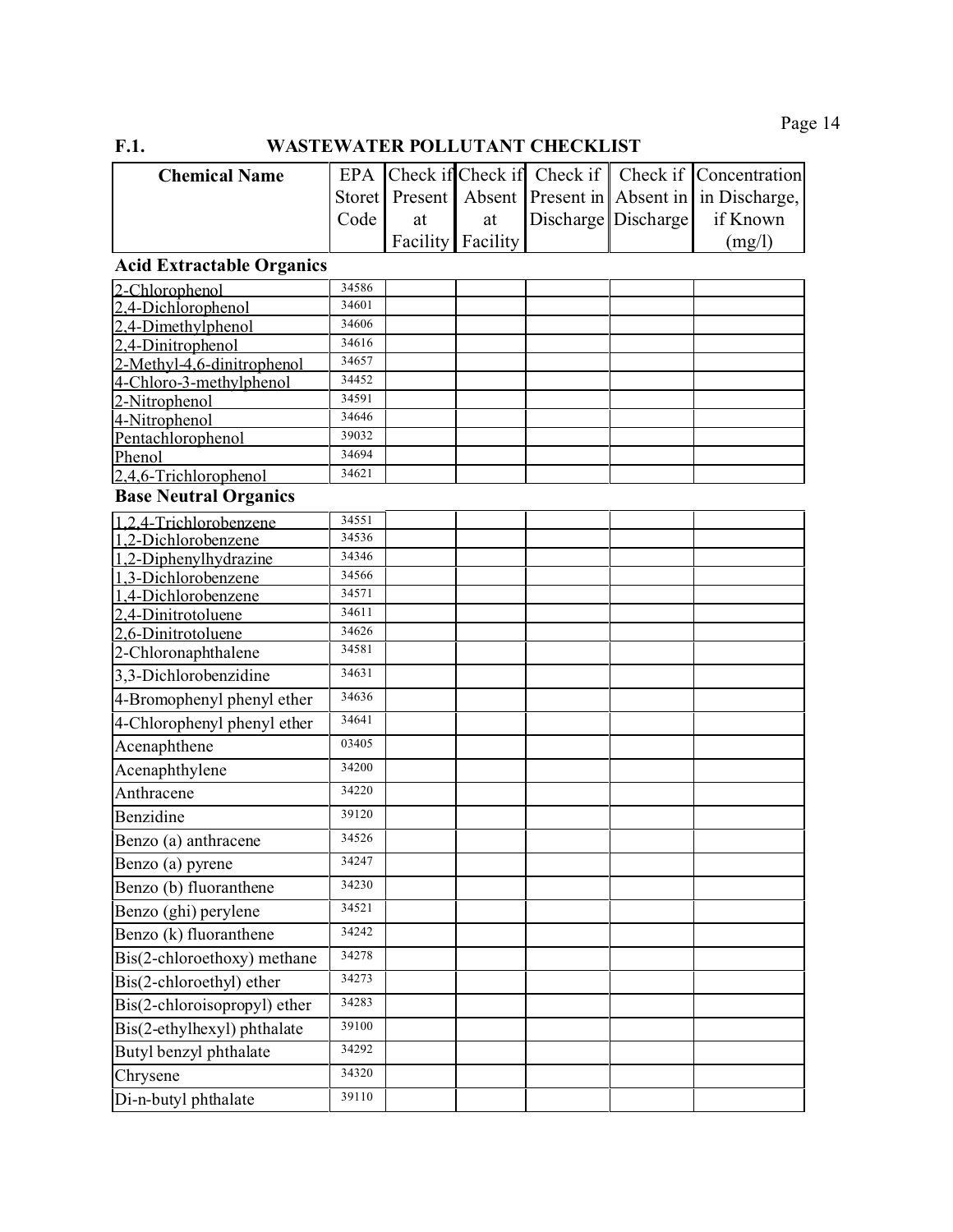| <b>Chemical Name</b>                     |        |          |          |                     | EPA Check if Check if Check if Check if Concentration |
|------------------------------------------|--------|----------|----------|---------------------|-------------------------------------------------------|
|                                          | Storet | Present  |          |                     | Absent Present in Absent in in Discharge,             |
|                                          | Code   | at       | at       | Discharge Discharge | if Known                                              |
|                                          |        | Facility | Facility |                     | (mg/l)                                                |
| <b>Base Neutral Organics (continued)</b> |        |          |          |                     |                                                       |
| Di-n-octyl phthalate                     | 34596  |          |          |                     |                                                       |
| Dibenzo (a,h) anthracene                 | 34556  |          |          |                     |                                                       |
| Diethyl phthalate                        | 34336  |          |          |                     |                                                       |
| Dimethyl phthalate                       | 34341  |          |          |                     |                                                       |
| Fluoranthene                             | 34376  |          |          |                     |                                                       |
| Fluorene                                 | 34381  |          |          |                     |                                                       |
| Hexachlorobenzene                        | 39700  |          |          |                     |                                                       |
| Hexachlorobutadiene                      | 34391  |          |          |                     |                                                       |
| Hexachlorocyclopentadiene                | 34386  |          |          |                     |                                                       |
| Hexachloroethane                         | 34396  |          |          |                     |                                                       |
| Indeno $(1,2,3$ -cd) pyrene              | 34403  |          |          |                     |                                                       |
| Isophorone                               | 34408  |          |          |                     |                                                       |
| N-nitroso-di-n-propylamine               | 34428  |          |          |                     |                                                       |
| N-nitrosodimethylamine                   | 34438  |          |          |                     |                                                       |
| N-nitrosodiphenylamine                   | 34433  |          |          |                     |                                                       |
| Naphthalene                              | 34696  |          |          |                     |                                                       |
| Nitrobenzene                             | 34447  |          |          |                     |                                                       |
| Phenanthrene                             | 34461  |          |          |                     |                                                       |
| Pyrene                                   | 34469  |          |          |                     |                                                       |
| <b>Metals</b>                            |        |          |          |                     |                                                       |
| Aluminum                                 | 01104  |          |          |                     |                                                       |
| Antimony                                 | 01097  |          |          |                     |                                                       |
| Arsenic                                  | 01002  |          |          |                     |                                                       |
| <b>Barium</b>                            | 01007  |          |          |                     |                                                       |
| Beryllium                                | 01012  |          |          |                     |                                                       |
| Cadmium                                  | 01027  |          |          |                     |                                                       |
| Chromium                                 | 01034  |          |          |                     |                                                       |
| Copper                                   | 01042  |          |          |                     |                                                       |
| Lead                                     | 01051  |          |          |                     |                                                       |
| Lithium & compounds                      |        |          |          |                     |                                                       |
| Mercury                                  | 71900  |          |          |                     |                                                       |
| Molybdenum                               | 01062  |          |          |                     |                                                       |
| Nickel                                   | 01067  |          |          |                     |                                                       |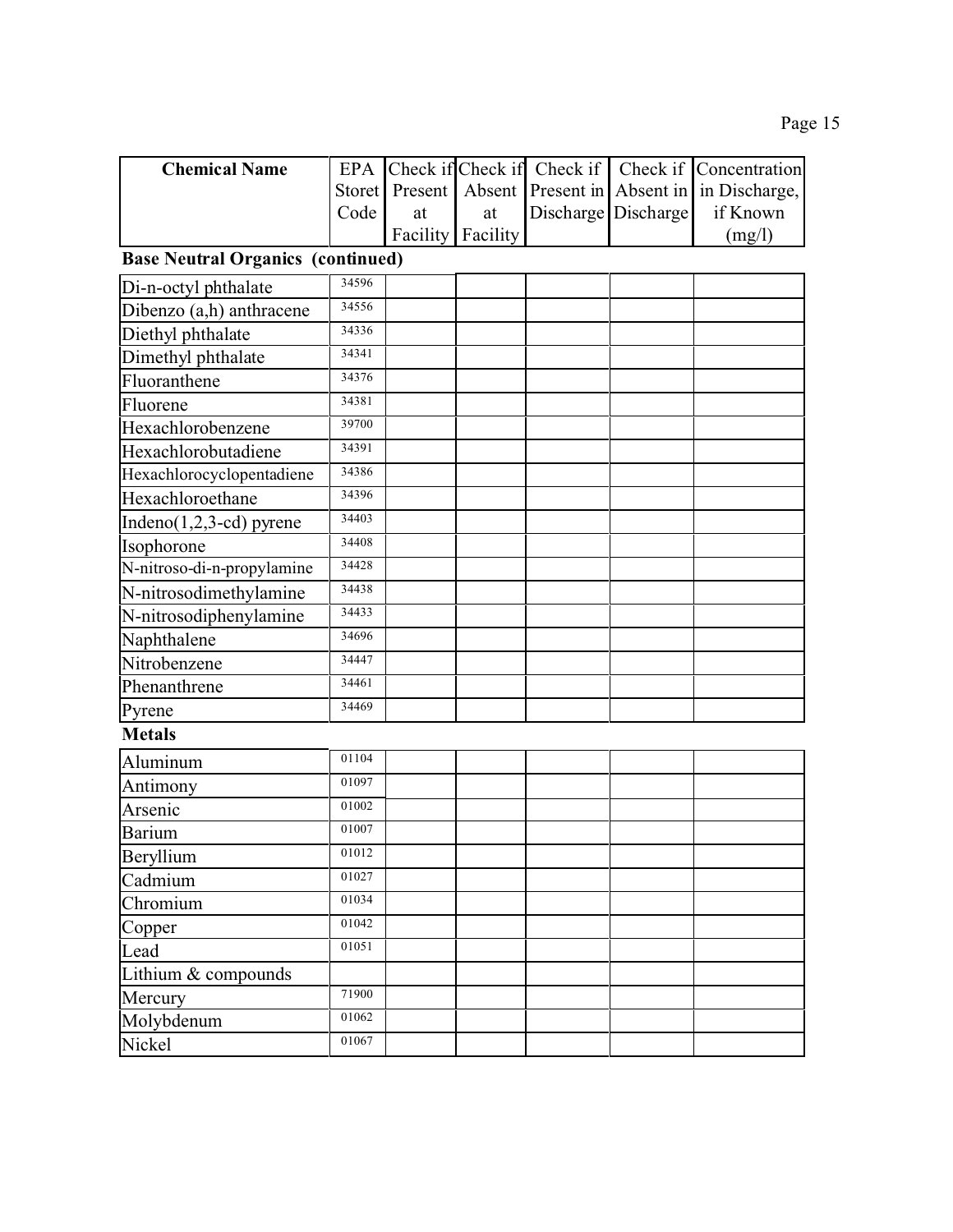| <b>Chemical Name</b> | EPA    |          |          | Check if Check if Check if  |                     | Check if Concentration |
|----------------------|--------|----------|----------|-----------------------------|---------------------|------------------------|
|                      | Storet | Present  |          | Absent Present in Absent in |                     | in Discharge,          |
|                      | Code   | at       | at       |                             | Discharge Discharge | if Known               |
|                      |        | Facility | Facility |                             |                     | (mg/l)                 |
| Metals (continued)   |        |          |          |                             |                     |                        |
| Selenium             | 01147  |          |          |                             |                     |                        |
| Silver               | 01077  |          |          |                             |                     |                        |
| Thallium             | 00982  |          |          |                             |                     |                        |
| Vanadium             |        |          |          |                             |                     |                        |
| Zinc                 | 01092  |          |          |                             |                     |                        |
| <b>Inorganics</b>    |        |          |          |                             |                     |                        |
| Ammonia              |        |          |          |                             |                     |                        |
| Asbestos             |        |          |          |                             |                     |                        |
| Boron & compounds    |        |          |          |                             |                     |                        |
| Carbon disulfide     |        |          |          |                             |                     |                        |
| Chloride             |        |          |          |                             |                     |                        |
| Cyanide              |        |          |          |                             |                     |                        |
| Fluoride             |        |          |          |                             |                     |                        |
| Hydrofluoric acid &  |        |          |          |                             |                     |                        |
| compounds            |        |          |          |                             |                     |                        |
| Nitrate as N         |        |          |          |                             |                     |                        |
| <b>Pesticides</b>    |        |          |          |                             |                     |                        |
| Acrolein             |        |          |          |                             |                     |                        |
| Aldrin               |        |          |          |                             |                     |                        |
| BHC (Alpha)          |        |          |          |                             |                     |                        |
| BHC (Beta)           |        |          |          |                             |                     |                        |
| BHC (Gamma)          |        |          |          |                             |                     |                        |
| <b>BHC</b> (Delta)   |        |          |          |                             |                     |                        |
| Chlordane            |        |          |          |                             |                     |                        |
| DDD                  |        |          |          |                             |                     |                        |
| DDE                  |        |          |          |                             |                     |                        |
| <b>DDT</b>           |        |          |          |                             |                     |                        |
| Dieldrin             |        |          |          |                             |                     |                        |
| Endosulfan (Alpha)   |        |          |          |                             |                     |                        |
| Endosulfan (Beta)    |        |          |          |                             |                     |                        |
| Endosulfan sulfate   |        |          |          |                             |                     |                        |
| Endrin               |        |          |          |                             |                     |                        |
| Endrin aldehyde      |        |          |          |                             |                     |                        |
| Heptachlor           |        |          |          |                             |                     |                        |
| Heptachlor epoxide   |        |          |          |                             |                     |                        |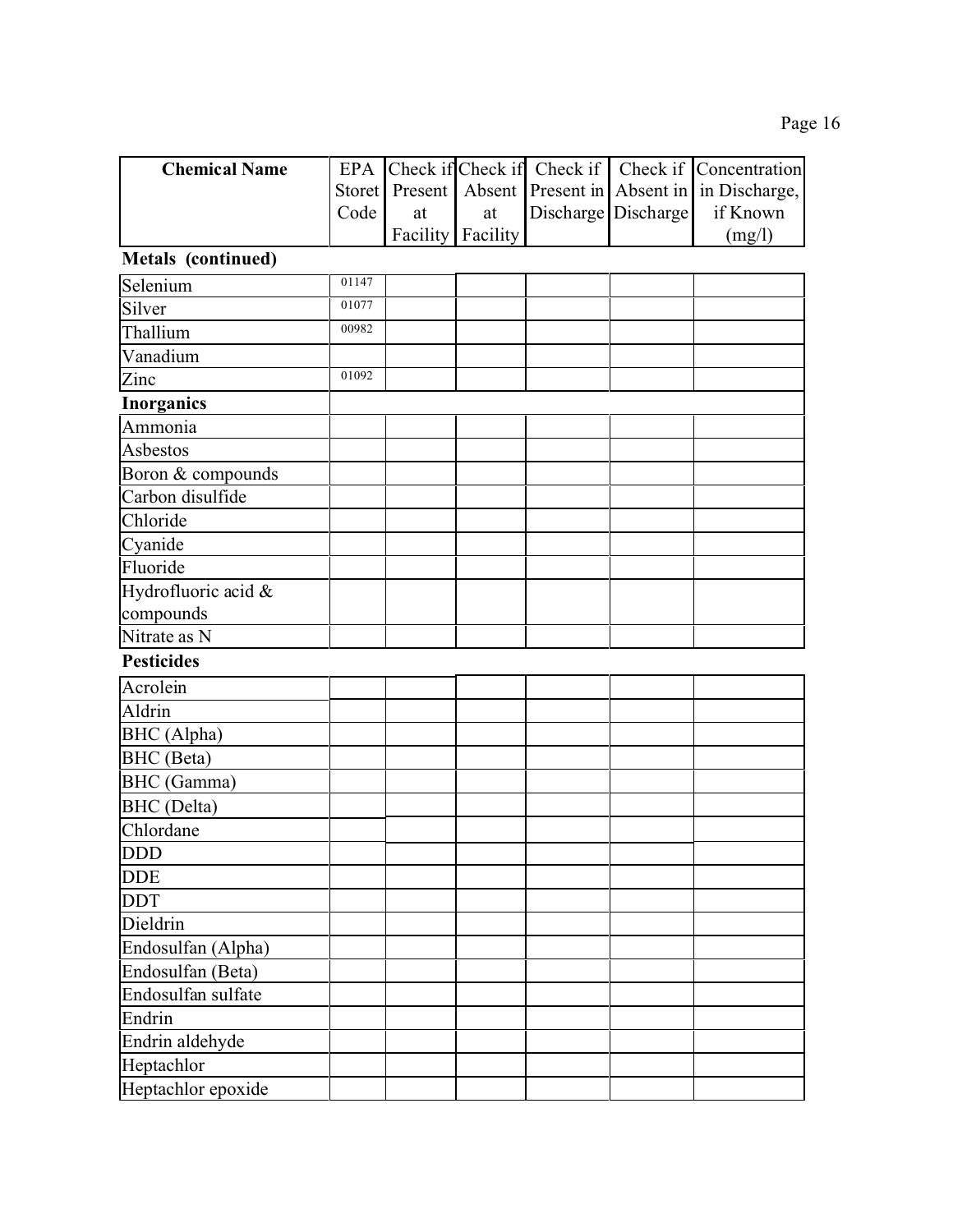| <b>Chemical Name</b>          | <b>EPA</b>    |          |          | Check if Check if Check if |           | Check if Concentration |
|-------------------------------|---------------|----------|----------|----------------------------|-----------|------------------------|
|                               | <b>Storet</b> | Present  | Absent   | Present in                 | Absent in | in Discharge,          |
|                               | Code          | at       | at       | Discharge                  | Discharge | if Known               |
|                               |               | Facility | Facility |                            |           | (mg/l)                 |
| <b>Pesticides (continued)</b> |               |          |          |                            |           |                        |
| Isophorone                    |               |          |          |                            |           |                        |
| <b>TCDD</b> (Dioxin)          |               |          |          |                            |           |                        |
| Toxaphene                     |               |          |          |                            |           |                        |
| Pyrethrin                     |               |          |          |                            |           |                        |
| Organotin compounds           |               |          |          |                            |           |                        |
| <b>Alcohols</b>               |               |          |          |                            |           |                        |
| Methanol                      |               |          |          |                            |           |                        |
| <b>Esters</b>                 |               |          |          |                            |           |                        |
| Vinyle acetate                |               |          |          |                            |           |                        |
| Ethylmethane sulfonate        |               |          |          |                            |           |                        |
| Others:                       |               |          |          |                            |           |                        |
|                               |               |          |          |                            |           |                        |
|                               |               |          |          |                            |           |                        |
| <b>Ketones</b>                |               |          |          |                            |           |                        |
| Acetone                       |               |          |          |                            |           |                        |
| Ketone methylethyl            |               |          |          |                            |           |                        |
| <b>Aldehydes</b>              |               |          |          |                            |           |                        |
| Formaldehyde                  |               |          |          |                            |           |                        |
| <b>Radioactive Isotopes</b>   |               |          |          |                            |           |                        |
| Please List:                  |               |          |          |                            |           |                        |
|                               |               |          |          |                            |           |                        |
|                               |               |          |          |                            |           |                        |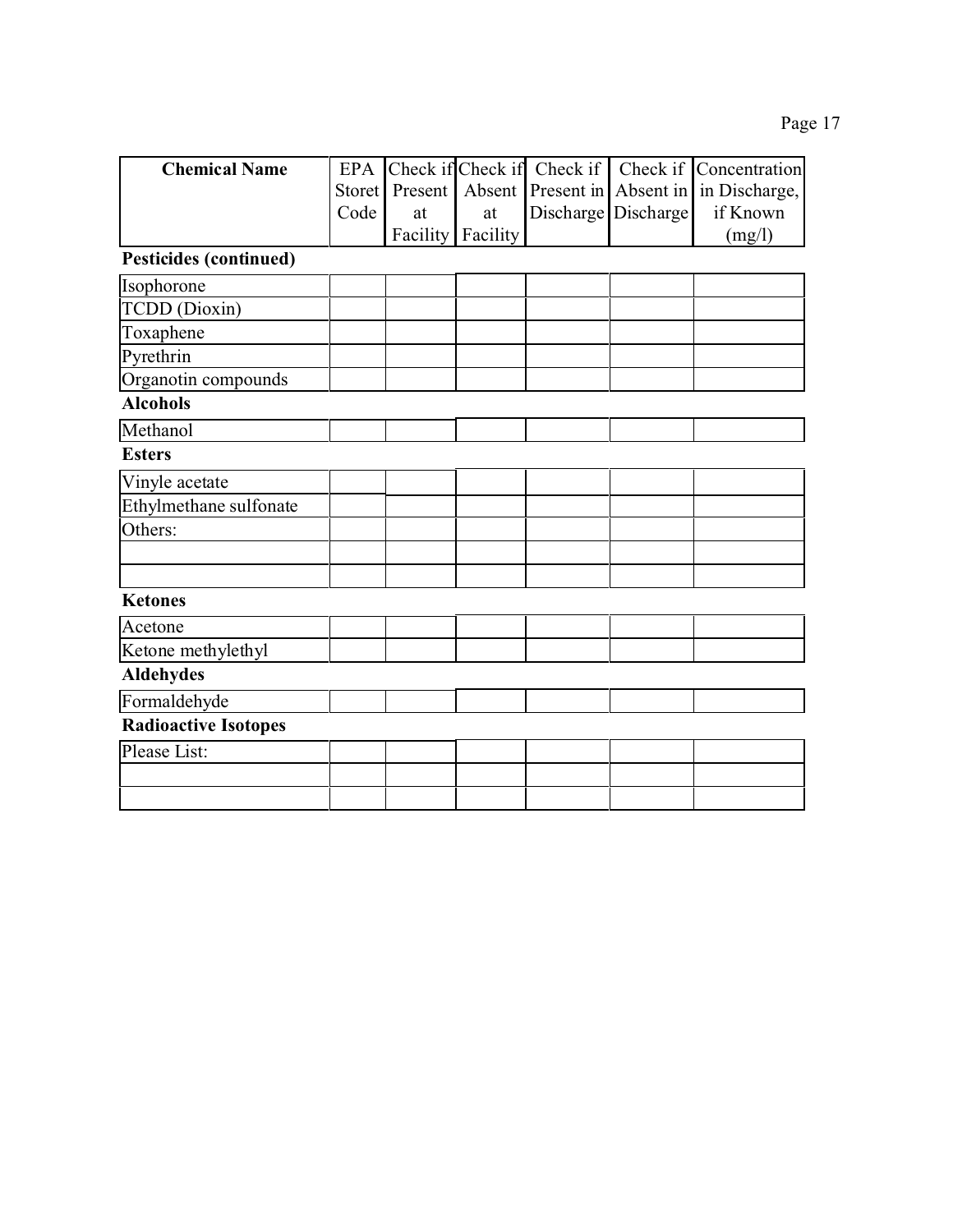| <b>Chemical Name</b> |                   |                   |  | EPA Check if Check if Check if Check if Concentration    |
|----------------------|-------------------|-------------------|--|----------------------------------------------------------|
|                      |                   |                   |  | Storet Present Absent Present in Absent in in Discharge, |
|                      | Code <sub>1</sub> |                   |  | at at Discharge Discharge if Known                       |
|                      |                   | Facility Facility |  | (mg/l)                                                   |

# **Purgeable Volatile Organics**

| 1.1.1-Trichloroethane      | 34506 |  |  |  |
|----------------------------|-------|--|--|--|
| 1,1,2,2-Tetrachloroethane  | 34516 |  |  |  |
| 1,1,2-Trichloroethane      | 34511 |  |  |  |
| 1,1-Dichloroethane         | 34496 |  |  |  |
| 1,1-Dichloroethylene       | 34501 |  |  |  |
| 1,2-Dichloroethane         | 34531 |  |  |  |
| 1,2-Dichloropropane        | 34541 |  |  |  |
| 2-Chloroethyl vinyl ether  | 34576 |  |  |  |
| <b>Acrolein</b>            | 34210 |  |  |  |
| Acrylonitrile              | 34215 |  |  |  |
| Benzene                    | 34030 |  |  |  |
| Bromodichloromethane       | 32101 |  |  |  |
| <b>Bromoform</b>           | 32104 |  |  |  |
| Bromomethane               | 34413 |  |  |  |
| Carbon tetrachloride       | 32102 |  |  |  |
| Chlorobenzene              | 34301 |  |  |  |
| Chloroethane               | 34311 |  |  |  |
| Chloroform                 | 32106 |  |  |  |
| Chloromethane              | 34418 |  |  |  |
| cis 1,3-Dichloropropene    | 34704 |  |  |  |
| Dibromochloromethane       | 32105 |  |  |  |
| Ethylbenzene               | 34371 |  |  |  |
| Methylene chloride         | 34423 |  |  |  |
| Tetrachloroethylene        | 34475 |  |  |  |
| Toluene                    | 34010 |  |  |  |
| trans 1,3-Dichloropropene  | 34699 |  |  |  |
| trans-1,2-Dichloroethylene | 34546 |  |  |  |
| Trichloroethylene          | 39180 |  |  |  |
| Trichlorofluoromethane     | 34488 |  |  |  |
| Vinyl chloride             | 39175 |  |  |  |

# **Any chemical that could cause interference or pass through at the POTW**

| $\sim$       |  | $\overline{\phantom{a}}$ | $\tilde{\phantom{a}}$ |  |
|--------------|--|--------------------------|-----------------------|--|
| Please List: |  |                          |                       |  |
|              |  |                          |                       |  |
|              |  |                          |                       |  |
|              |  |                          |                       |  |
|              |  |                          |                       |  |
|              |  |                          |                       |  |
|              |  |                          |                       |  |
|              |  |                          |                       |  |
|              |  |                          |                       |  |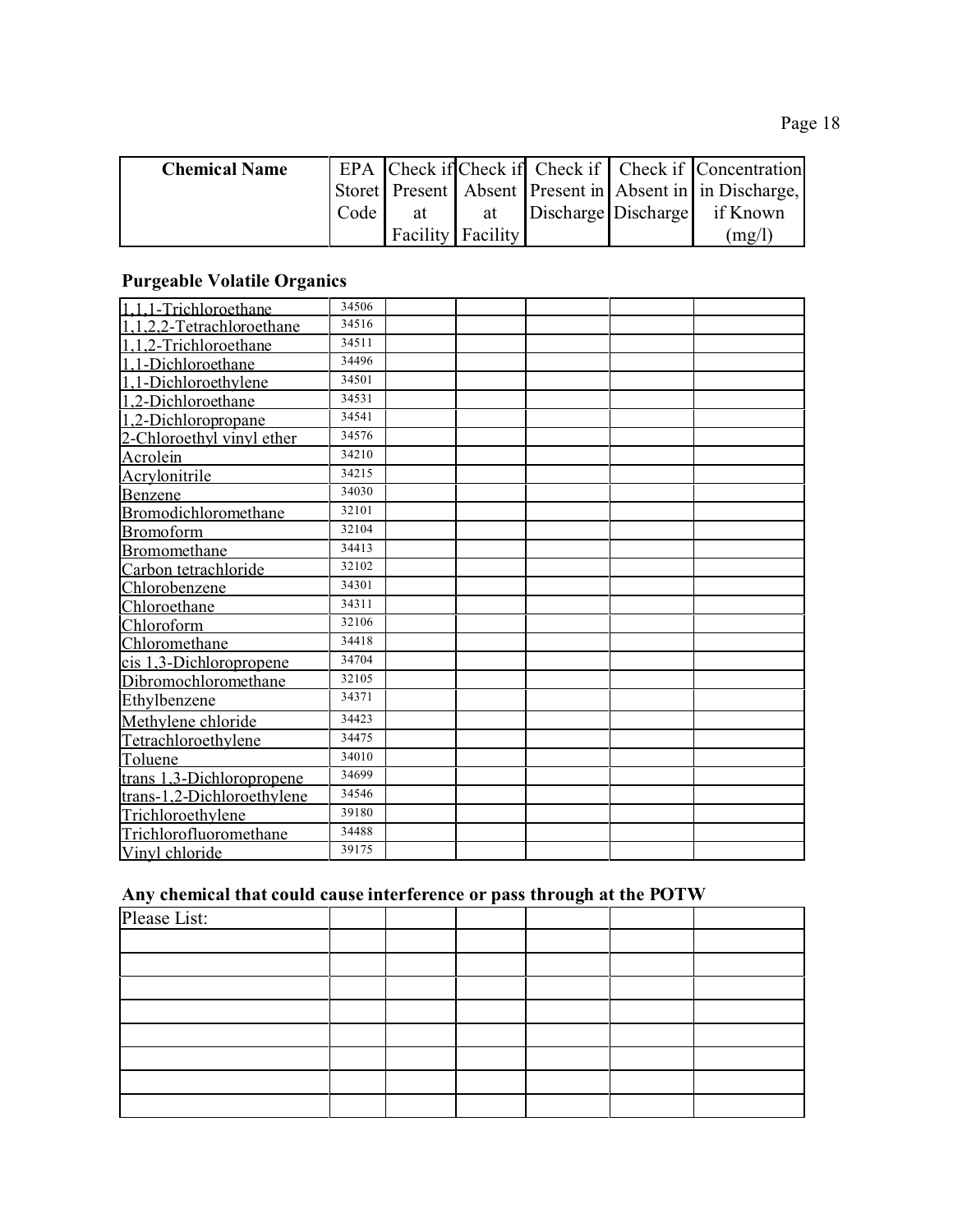### G.1. WASTE REDUCTION INFORMATION:

State Pretreatment Rule 15A NCAC 2H.0916 (c)(1)(M) requires Significant Industrial Users to include a description of current and projected waste reduction (pollution prevention) activities. The coded listed are standard EPA coded found on Toxic Release Inventory and other environmental forms. Please check all applicable codes for your facility related to wastewater discharge.

| Current | Projected | Code            | Description                                                                                  |
|---------|-----------|-----------------|----------------------------------------------------------------------------------------------|
|         |           | W13             | Improved maintenance scheduling, record keeping, or procedures                               |
|         |           | W14             | Changed production schedule to minimize equipment and<br>feedstock changeovers               |
|         |           | W19             | Other changes in operating practices (explain briefly in comments)                           |
|         |           | W <sub>21</sub> | Instituted procedures to ensure that materials do not stay in<br>inventory beyond shelf-life |
|         |           | W <sub>22</sub> | Began to test outdated material-continue to use if still effective                           |
|         |           | W <sub>23</sub> | Eliminated shelf-life requirements for stable materials                                      |
|         |           | W24             | Instituted better labeling procedures                                                        |
|         |           | W <sub>25</sub> | Institutes clearinghouse to exchange materials that would<br>otherwise be discarded          |
|         |           | W29             | Other changes in Inventory control (explain briefly in comments)                             |
|         |           | W31             | Improved storage or stacking procedures                                                      |
|         |           | W32             | Improved procedures for loading, unloading and transfer<br>operations                        |
|         |           | W33             | Installed overflow alarms or automatic shutoff valves                                        |
|         |           | W34             | Installed secondary containment                                                              |
|         |           | W35             | Installed vapor recovery systems                                                             |
|         |           | W36             | Implemented inspection or monitoring program of potential spill or<br>leak sources           |
|         |           | W39             | Other Spill and leak prevention (explain briefly in comments)                                |
|         |           | W41             | Increase purity of raw materials                                                             |
|         |           | W42             | Substitutes raw materials                                                                    |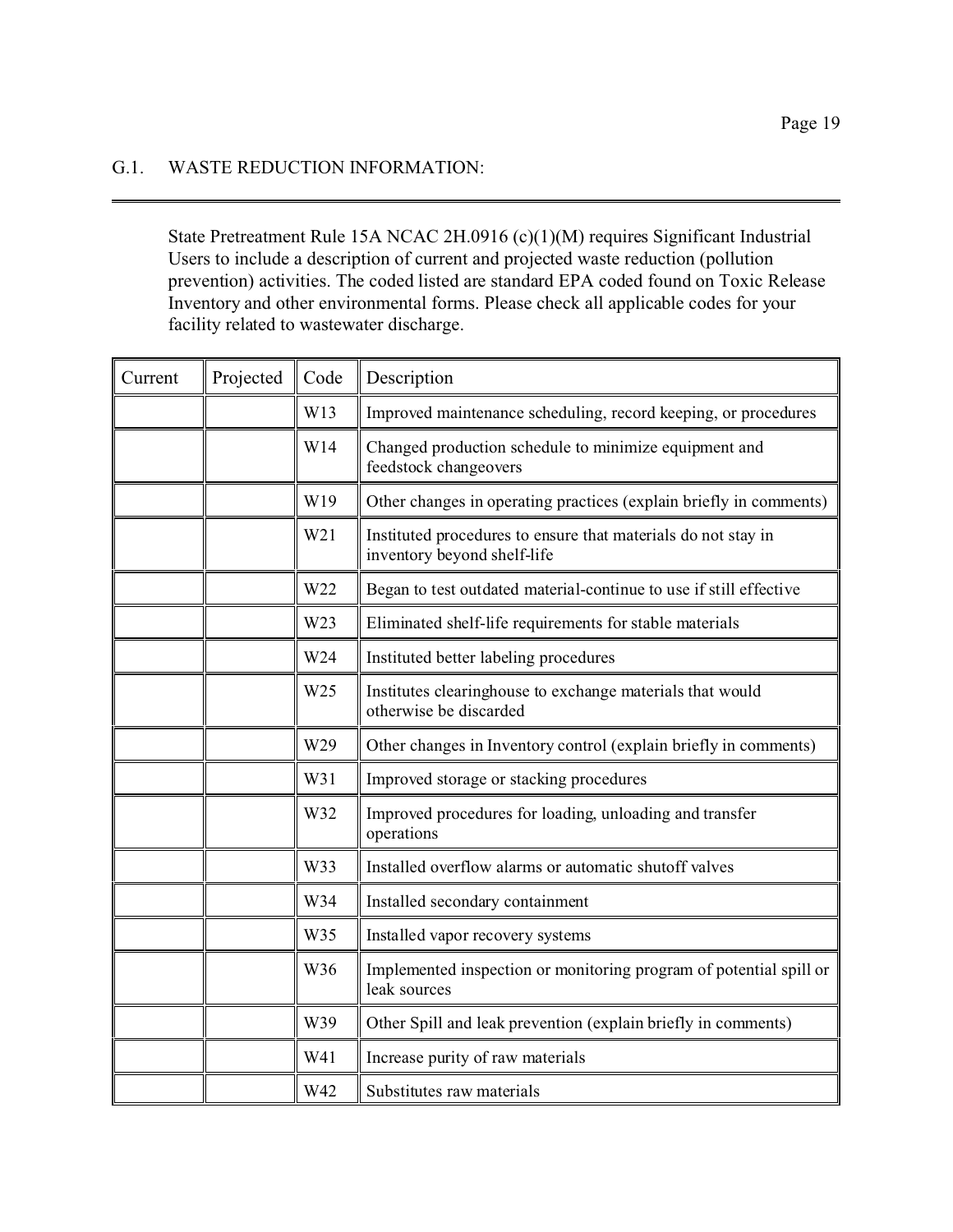|  | W49             | Other raw material modifications (explain briefly in<br>comments)                                     |
|--|-----------------|-------------------------------------------------------------------------------------------------------|
|  | W51             | Instituted recirculation within process                                                               |
|  | W52             | Modified equipment, layout, or piping                                                                 |
|  | W53             | Use of a different process catalyst                                                                   |
|  | W54             | Instituted better controls on operating bulk containers to<br>minimize discarding of empty containers |
|  | W <sub>55</sub> | Changed from small volume containers to bulk containers to<br>minimize discarding of empty containers |
|  | W58             | Other process modifications (explain briefly in comments)                                             |
|  | W59             | Modified stripping/cleaning equipment                                                                 |
|  | W60             | Changed to mechanical stripping/cleaning devices (from<br>solvents or other material)                 |
|  | W61             | Changed to aqueous cleaners (from solvents or other<br>materials)                                     |
|  | W62             | Reduced the number of solvents used to make more amenable to<br>recycling                             |
|  | W63             | Modified containment procedures for cleaning units                                                    |
|  | W64             | Improved draining procedures                                                                          |
|  | W <sub>65</sub> | Redesigned parts racks to reduce dragout                                                              |
|  | W66             | Modified or installed rinse systems                                                                   |
|  | W67             | Improved rinse equipment design                                                                       |
|  | W68             | Improved rinse equipment operation                                                                    |
|  | W71             | Other cleaning and degreasing operation (explain briefly in<br>comments)                              |
|  | W72             | Modified spray systems or equipment                                                                   |
|  | W73             | Substituted coating materials used                                                                    |
|  | W74             | Improved application techniques                                                                       |
|  | W75             | Changed from spray to other system                                                                    |
|  | W78             | Other surface preparation and finishing (explain briefly in comments)                                 |